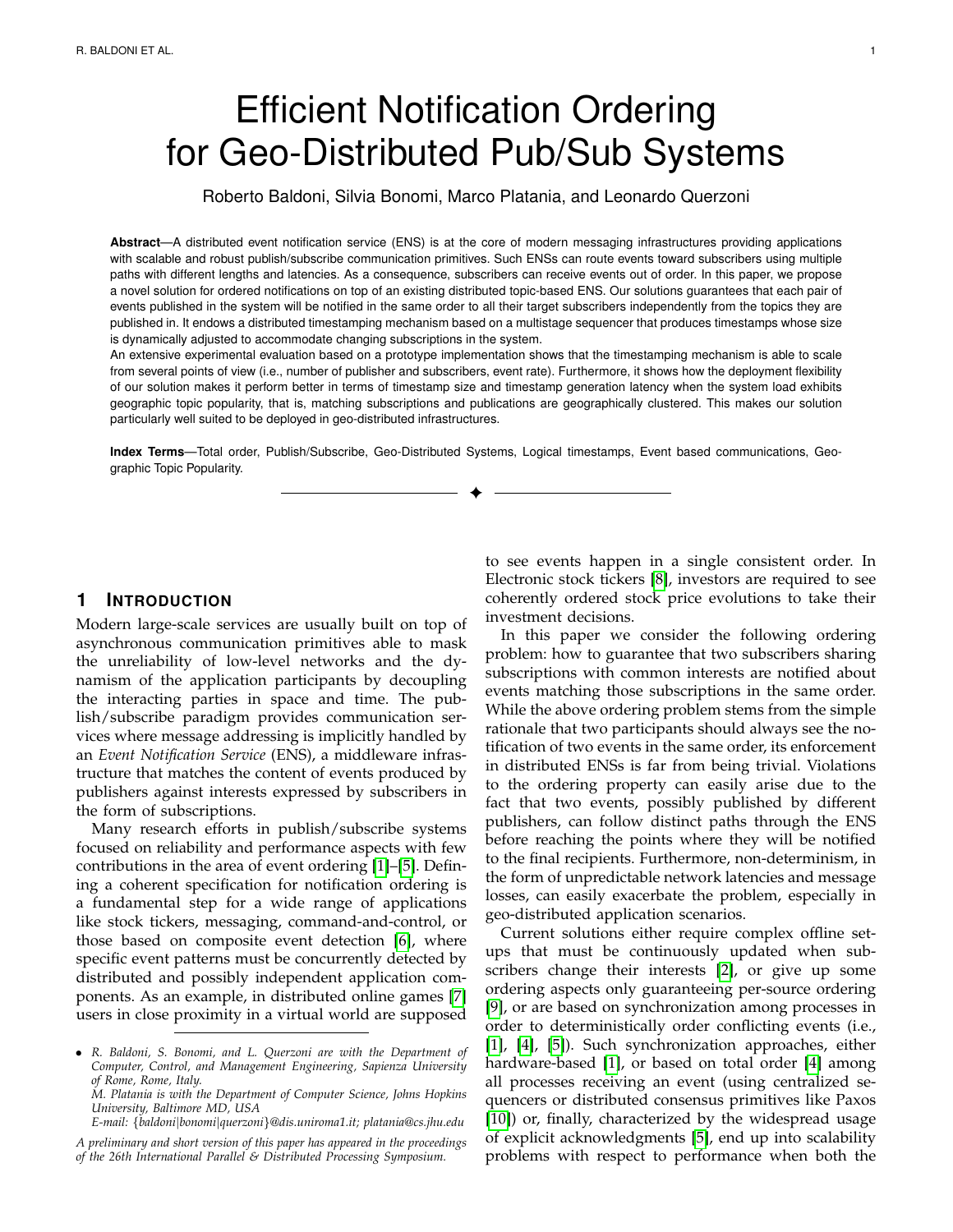event rate and the number of entities involved in the synchronization increase [\[11\]](#page-13-9) or as soon as WAN links are involved [\[12\]](#page-13-10).

This paper focuses on studying event ordering for geo-distributed publish/subscribe communication middleware looking for a scalable solution in terms of number of published events and subscriptions, while accommodating subscription changes at run-time. More specifically, the paper introduces a novel timestamping solution designed to be used with topic-based publish/subscribe systems. The purpose of our solution is to generate logical timestamps that can be used, on receiver side, to enforce the following *total notification order* (TNO) property without any explicit synchronization: if two independent subscribers are notified about the same two events, then these two events will be notified to them in the same order<sup>[1](#page-1-0)</sup>.

The core of our solution is a new logical timestamping mechanism based on subscribers' interests. The structure and size of each timestamp is automatically calculated at run-time on the basis of current subscription overlapping, in order to keep it to a minimum (as it can vary between a single integer and a vector of integers whose size is the number of topics). Timestamps are built through a multistage sequencer based on a distributed architecture. A key feature of this architecture lies in its deployment flexibility: multiple stages of the sequencer can be colocated on machines deployed in different sites of a geodistributed infrastructure (e.g., a service provider with multiple data centers). This flexibility allows system designers to exploit specific locality characteristics enjoyed by many large-scale geo-distributed applications, such as YouTube<sup>[2](#page-1-1)</sup>, to drastically reduce both timestamp size and generation latency. Geographic topic locality can indeed make most of the overlapping among subscriptions local to a specific geographic area increasing the probability that a timestamp will be entirely generated within a single site of the distributed timestamping architecture, thus avoiding costly inter-site (i.e., WAN) communication.

From an architectural point of view, the timestamping mechanism, encapsulated within a software component that can be deployed on top of existing reliable topicbased publish/subscribe middleware, transparently delivers events notified by the ENS to the application layer guaranteeing the total notification order. When deployed on top of a non-reliable ENS, our mechanism is able to deterministically tag every event whose notification violates the TNO property; this gives application developers the possibility to treat out-of-order events in an appropriate manner.

The performance of our solution have been analyzed through an extensive experimental evaluation. The results show how it creates timestamps whose size scales with respect to the number of subscribed topics. We developed a prototype implementation of our solution, in order to study its behavior in a realistic geo-distributed setting, mimicking a common architecture employed by cloud-providers and by large companies with several data centers. The experimental evaluation of the prototype takes into account a *geographic topic popularity*, in which subscriptions and publications are geographically strongly clustered [\[13\]](#page-13-11), and a *spray-and-diffuse* pattern, in which interest clustering is mildly present [\[13\]](#page-13-11), [\[14\]](#page-13-12). Results show that an increasing matching between topic popularity and locality of interest produces a timestamp generation latency of less than 300 ms in the presence of intense publication rates (up to 10000 events/sec).

The rest of this paper is organized as follows: Section [2](#page-1-2) introduces the system model and states the problem explaining why its solution includes several difficult aspects; Section [3](#page-2-0) describes our algorithm; Section [4](#page-7-0) presents some important engineering aspects; Section [5](#page-8-0) reports the results of the evaluation of our solution; Section [6](#page-11-0) explains how the problem of ordering events has been tackled in the literature and, finally, Section [7](#page-12-0) concludes the paper.

#### <span id="page-1-2"></span>**2 SYSTEM MODEL AND PROBLEM STATEMENT**

We consider a system composed by a number of interacting clients that can act as publishers (data producers) or subscribers (data consumers). Clients exchange data in the form of events using a topic-based selection model, thus we assume that they share a common knowledge on a fixed set of available topics. Each piece of data produced by a publisher is published on one of the available topics and takes the form of an event. Each subscriber issues a subscription  $S$  containing the set of topics it is interested in. An event  $e$  published on a topic T matches a subscription S if and only if  $T \in S$ ; when this happens, the corresponding subscriber must be notified about  $e$ . Clients do not interact directly: their interactions are mediated by an *Event Notification Service* (ENS) that exposes the fundamental interface of a publish/subscribe system, i.e., the *publish*, *subscribe/unsubscribe* and *notify* primitives. Without loss of generality, here we assume that the ENS is implemented as a distributed middleware.

In addition, in order to simplify the description of our solution, we will initially assume that our system works on top of a reliable communication substrate, that all communication links deliver messages in FIFO order, and that all processes are correct. Section [4](#page-7-0) details how some of these assumptions can be removed or relaxed.

The ordering property we want to enforce is defined as follows:

*Property 1:* TOTAL NOTIFICATION ORDER (TNO). Let  $e_i$  and  $e_j$  be two distinct events notified to a subscriber s. If  $e_i$  is notified to s before  $e_j$ , no subscriber will be notified about  $e_i$  after being notified about  $e_i$ .

<span id="page-1-0"></span><sup>1.</sup> The TNO property, also known as *Pairwise Total Order*, is considered in the literature as one of the strongest form of ordering achievable in distributed publish/subscribe middleware [\[5\]](#page-13-1).

<span id="page-1-1"></span><sup>2.</sup> Brodersen et al. [\[13\]](#page-13-11) showed that at least 40% of YouTube videos have 80% of their total views coming from a single country, indicating strong user interest locality.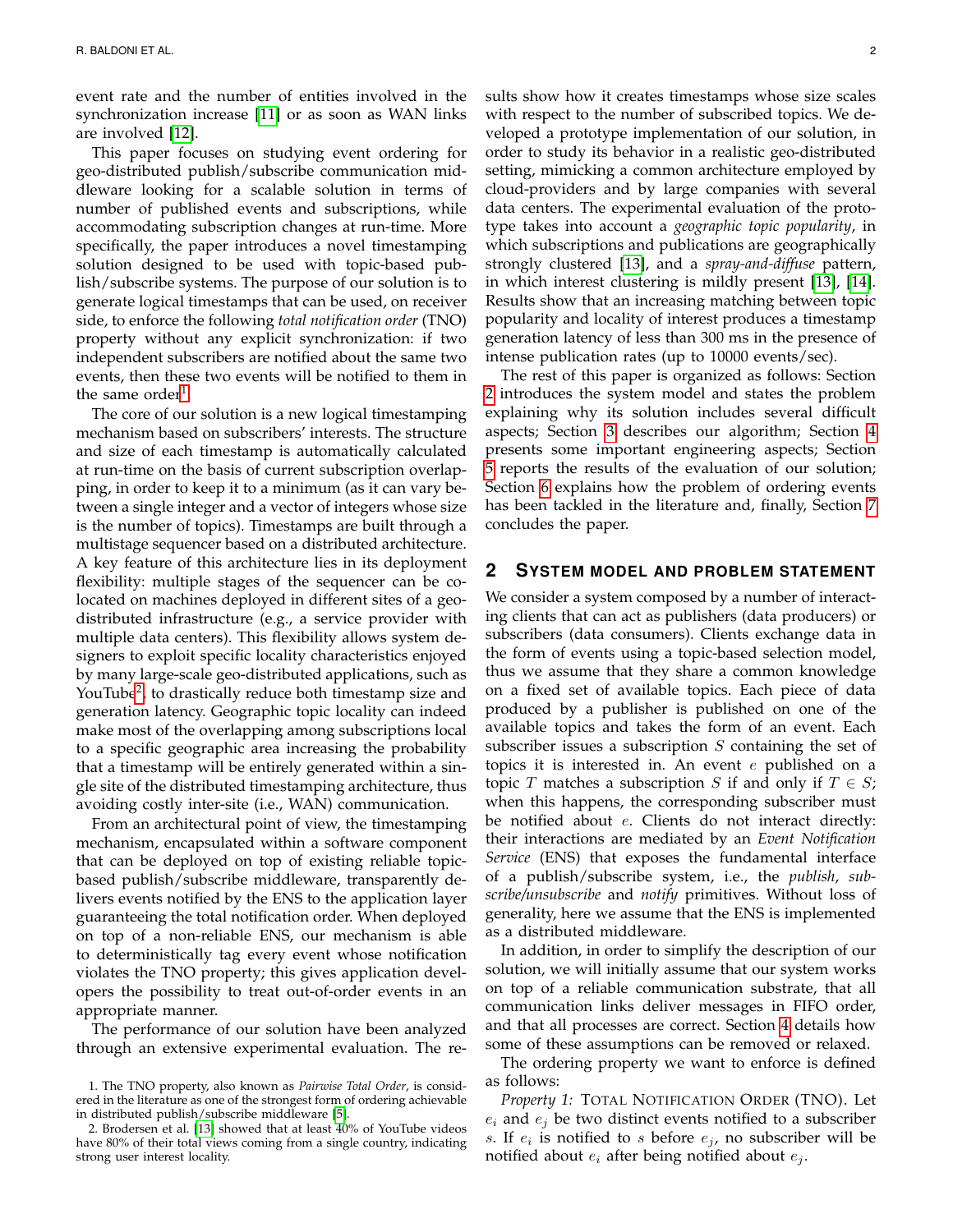Note that this definition matches the definition of *Weak Total Order* given in [\[15\]](#page-13-13) in the context of total order specifications [\[16\]](#page-13-14). Differently from those specifications, we do not consider any form of deterministic agreement (uniform or not uniform) because here we are only interested in designing an ordering layer to be transparently plugged on top of a generic ENS which can provide different reliability and agreement properties. The TNO property also matches the *pairwise total order* property defined in [\[5\]](#page-13-1).



<span id="page-2-1"></span>Fig. 1. An example showing how notifications can be performed out of order in a distributed event notification service.

Guaranteeing TNO in a distributed setting is a complex task. As an example, consider the toy system depicted in Figure [1:](#page-2-1) the six black dots represent processes constituting the ENS, the white dots on the left  $(p_1$  and  $p_2$ ) are two publishers and those on the right ( $s_1$  and  $s<sub>2</sub>$ ) are two subscribers. A common solution for ordering events published on a specific topic is based on the usage of sequencers: a single node in the ENS is elected as a "sequencer" for all the events published in that topic. In our example  $X$  acts as the sequencer node for topic  $T1$ , receiving all the events published in  $T1$  (i.e., event  $e_1$  published by  $p_1$ ), adding a sequence number to them, and then routing the events toward the intended destinations (i.e.,  $s_1$  and  $s_2$  notified by nodes  $B$  and  $D$ ). Similarly, Y is the node in charge of sequencing events published in topic  $T2$  (event  $e_2$  in the example).

This simple approach, however, is not useful when subscriptions intersect in multiple topics. For example, assume that both  $s_1$  and  $s_2$  are subscribed to T1 and  $T2$ . In this case the sequence numbers attached by X and Y would be completely uncorrelated and useless to check for a correct notification order on the subscribers' side. Centralized solutions, i.e., using a single sequencer for all the topics, have important scalability drawbacks. Similarly, distributed consensus algorithms impose stringent latency requirements to provide synchronization in a timely manner [\[11\]](#page-13-9), [\[12\]](#page-13-10). Therefore, they cannot be realistically considered in scenarios where large scale or large loads are expected.

# <span id="page-2-0"></span>**3 THE EVENT ORDERING ALGORITHM**

In this Section we first introduce an abstraction to illustrate how the event ordering problem in publish/subscribe systems can be theoretically addressed, and the design principles underlying a possible distributed implementation. Then, we detail the algorithm that implements the proposed solution. The algorithm pseudocode and the related correctness proofs are reported in the appendix.



<span id="page-2-2"></span>Fig. 2. The oracle assigns sequence numbers to events published in different topics on the basis of intersections among subscriptions.

#### **3.1 Event Ordering Abstraction**

From a theoretical standpoint we need an event ordering abstraction (*oracle* in the following) able to produce sequence numbers. Such oracle would provide, for each topic, the sequence number representing the timestamp of the next event published in that topic. Sequence numbers would need to be generated such that two events published on topics that are both subscribed by at least two subscribers have different comparable timestamps. To enforce this condition, and thus guarantee TNO, the oracle must check all subscription intersections and thus requires complete knowledge of subscriptions. Figure [2](#page-2-2) shows an example where the oracle accesses knowledge of subscriptions from the ENS to identify intersections among  $s_2$  and  $s_3$  on topics T2 and T5, and among  $s_1$  and  $s_3$  on topics T3 and T4. As a consequence the oracle will maintain a sequence number for  $(T2, T5)$  and one for  $(T3, T4)$ . A third sequence number will be maintained to timestamp events published in T1 only as events for this topic must not be ordered with respect to events published in any other topic. Thanks to these sequence numbers, events  $e1$  and  $e3$ , published in  $T2$  and  $T5$ respectively, will be notified by all subscribers ( $s_2$  and  $s_3$ ) in the order defined by their timestamps (1 for  $e1$ and 2 for  $e3$ ), independently from possible reordering happening in the ENS during the event diffusion phase. Event  $e_2$  published in topic T1 can be notified from  $s_2$ independently from the former events (i.e., without a precise order), as the only other subscriber in  $T1$ , i.e.,  $s_1$ , will not be notified about  $e1$ , nor  $e3$ .

In the following sections we introduce a distributed implementation of this oracle and show how to use it to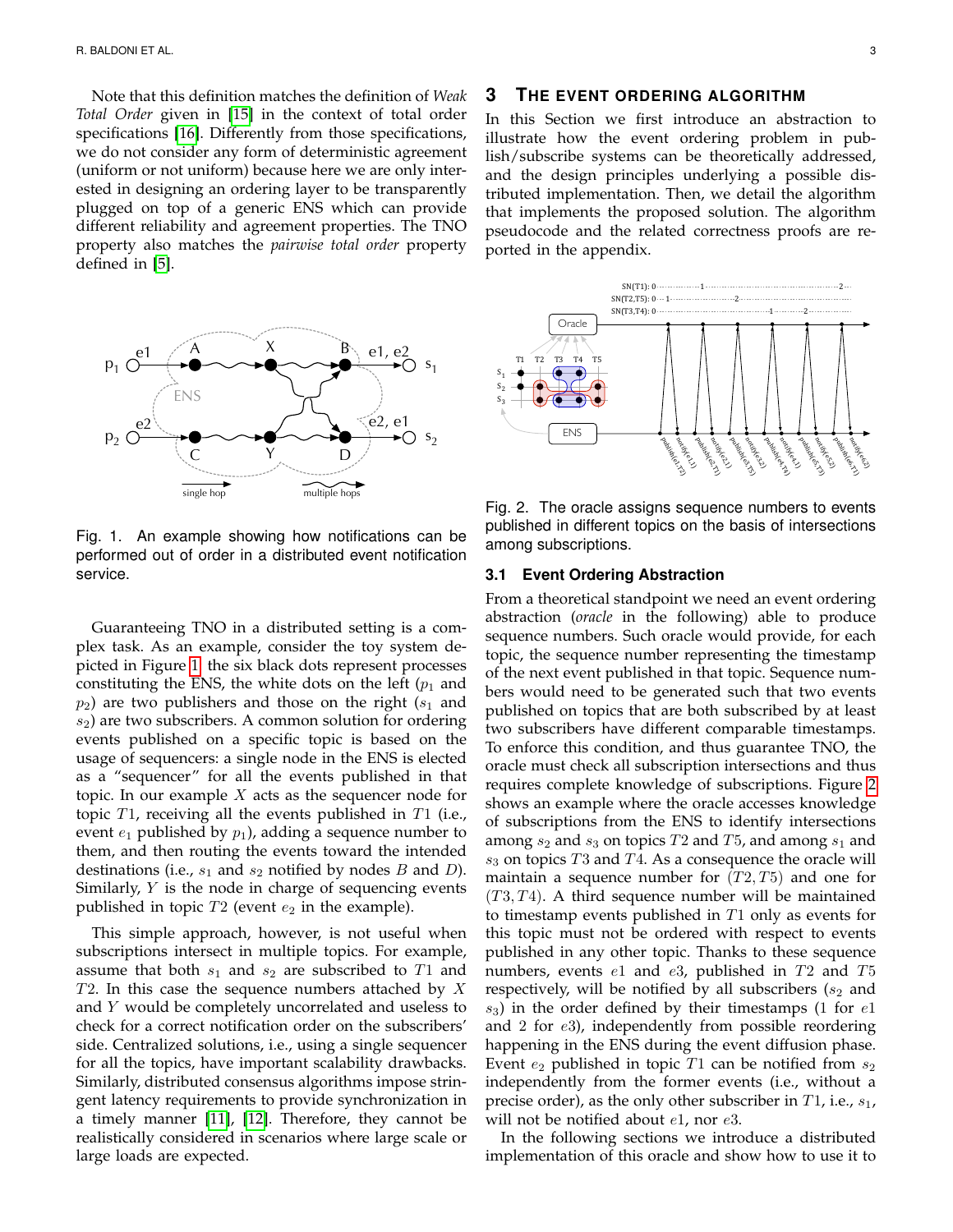guarantee TNO on the subscriber side. However, before delving in these design details, it is useful to clearly outline the design principles underlying our solution.

#### **3.2 Design principles**

A system implementing the event ordering abstraction should match the following design principles:

- **Full decoupling** It must retain the typical full decoupling characteristics of publish/subscribe, i.e., no direct interactions should happen between publishers and subscribers.
- **Support for large subscription loads** It must gracefully scale in scenarios with large number of subscriptions and multiple possible interest intersections. This must be achieved by both adopting short timestamps to reduce the overhead on the ENS and a clever internal design. The system should be designed in a distributed fashion with the aim of sharing the load imposed by timestamp generation on multiple machines (i.e., no machine should maintain full knowledge of the system state) and thus avoid possible bottlenecks.
- **Asynchronous one-way message flows** It must avoid any kind of explicit synchronization among its internal processes by adopting a one-way message flow strategy (i.e., no ACKs are required) for the most common operations, like event timestamping or subscription management; the lack of explicit synchronization is a crucial principle needed to support intense event publication rates [\[11\]](#page-13-9).
- **Full independence from the ENS** It must be designed to be transparently pluggable on top of existing topic-based publish/subscribe middleware platforms. This principle facilitates the deployments within existing infrastructures.
- **Flexible deployment** It must allow the deployment of its internal components in a flexible manner so to efficiently support different application scenarios, from simple centralized setups to distributed deployments with geographic topic popularity, while maximizing the available resource usage.

#### **3.3 Architectural aspects**

Our solution assumes that all participants to the system (publishers and subscribers) are equipped with an *Ordering module* that implements the algorithm described in the next Section (see Figure [3\)](#page-3-0). This module mediates the interactions between application level software components, that act as information producers (publisher applications) or consumers (subscriber applications), and a standard ENS.

We assume that the ENS implements a standard topicbased publish/subscribe interface (here represented by the *ENSpublish*, *ENSsubscribe/ENSunsubscribe* and *EN-Snotify* operations). The same interface is offered by the ordering module to the application level, therefore



<span id="page-3-0"></span>Fig. 3. Architectural view that shows how the Ordering module acts as a mediating software layer between the applications and an existing event notification service. The dashed line represents the whole timestamping mechanism that also includes a multistage sequencer used to produce timestamps.

neither the applications, nor the ENS must be changed in order to work with our solution. In the following of this section we will consider a deployment where our solution is coupled with a reliable ENS. In particular, we assume that when the ENS returns from an invocation to *ENSsubscribe*, all events published on the subscribed topic after that point in time will be eventually *ENSnotified* to the subscriber. Section [4](#page-7-0) will provide further details on how the solution behaviour changes when it is coupled with a non-reliable ENS. Note that, thanks to the full adherence of the ordering module with the standard publish/subscribe interface, it could also be used in conjunction with a mapping layer that efficiently allows the adoption of a content-based interface on top of a topic-based publish/subscribe system [\[17\]](#page-13-15).

The ordering module also needs to access a point-topoint communication primitive that can be offered by the operating system or by other solutions like an overlay network. We also assume that the set of available topics is fixed and a precedence relationship  $\rightarrow$  holds among topic identifiers inducing a total order on them: if  $T\rightarrow T'$ we say that  $T$  has a higher rank in the relationship than  $T'.$ 

Ordering modules communicate with a multistage sequencer, constituted by a set of processes, one per topic, called *topic managers* (TMs). Finally, we assume there is a method to univocally map a topic  $T$  to its topic manager  $TM_T$ . This problem can be solved in several different ways, i.e., through a static mapping provided as a configuration parameter, using a DNS, or resorting to a distributed hash table as in rendez-vous based publish/subscribe systems [\[18\]](#page-13-16). In the following, whenever there is no ambiguity, we will use the terms *publisher* and *subscriber* to refer the parts of our ordering module located respectively at the publisher and at the subscriber.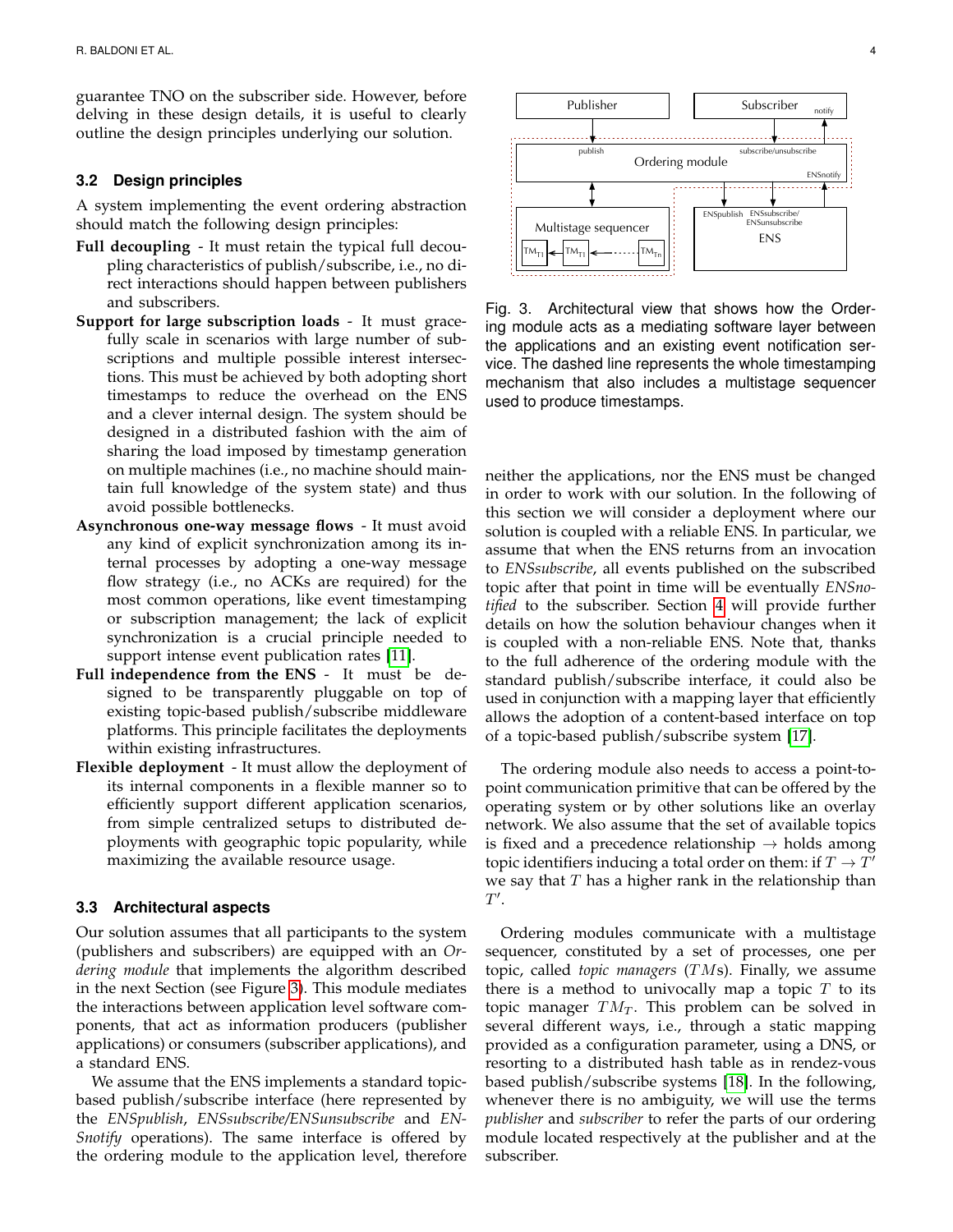

<span id="page-4-0"></span>Fig. 4. Example of a system run with three subscribers,  $S_i$ ,  $S_j$  and  $S_k$ , and a publisher  $P$ .

#### <span id="page-4-1"></span>**3.4 Algorithm description**

The basic idea behind the algorithm is to assign a logical timestamp *ts* to each event. By looking at a timestamp, a subscriber must be able to decide if the event can be immediately notified to the application level or there is another event that precedes it in the TNO order. In this latter case the current event is locally buffered while the subscriber waits for the missing event to be notified by the ENS.

The algorithm to be executed when an event is published is split in three phases (Figure [4\)](#page-4-0): (i) *multistage timestamp generation*, where a timestamp is generated for the event; (ii) *event diffusion*, where the ENS delivers the event and its timestamp to all the intended subscribers; and (iii) *event notification*, where subscribers, by looking at the timestamp content, decide if the event is the next in the TNO order to be notified. The algorithm uses only local information maintained by each process. A topic manager  $TM_T$  stores all subscriptions containing topic T, a sequence number  $LC_T$  that counts the number of events published in  $T$  and a (possibly empty) set of sequence numbers  $LLC_T$  storing identifiers and sequence numbers of topics  $T', T'', \cdots$  with lower ranks than  $T$ . Each subscriber stores its subscription  $S$  and a set  $sub\_LC$  containing the sequence number of the last event notified on T, for each topic  $T \in S$  (i.e., it maintains a local subscription clock).

In the following, before describing the multistage timestamp generation procedure, we first provide a few formal definitions we will use later (i.e. *sequencing group*, *timestamp*, and *order relation between two timestamps*).

Informally, a *sequencing group* for a topic T contains the (ordered) set of all the other topics whose events must be ordered with respect to events published in T to guarantee TNO.

*Definition 1:* A *sequencing group* of a topic  $T$  (S $\mathcal{G}_T$ ) is a set of topics including  $T$  and all  $T'$  such that there are at least two subscriptions including both  $T$  and  $T'$ .

Therefore,  $\mathcal{SG}_T$  is a one-way sequence of topics, whose direction is determined by the precedence relationship  $\rightarrow$ , and whose content may only change with subscription updates. A topic manager  $TM_T$  can calculate  $\mathcal{SG}_T$ by looking at the list of subscriptions containing  $T$  it holds. Specifically,  $TM_T$  (i) calculates the union of all topics in the subscriptions it knows and (ii) removes all topics that appear in a single subscription (except T). The resulting set is  $S\mathcal{G}_{\mathcal{T}}$ .

Given the sequencing group of a topic  $T$  we can now define how a timestamp for events published in T must be structured. Informally, the timestamp contains a set of entries, one for each topic contained in the sequencing group of  $T$ . Each entry represent a sequence number for a specific topic  $T' \in \mathcal{SG}_\mathcal{T}$ .

*Definition 2:* Let e be an event published in a topic T,  $T_1 \rightarrow T_2 \rightarrow \cdots \rightarrow T_n$  the topic ordering according to the precedence relation  $\rightarrow$ , and  $\mathcal{SG}_T$  the sequencing group of T. A timestamp  $ts_e$  for  $e$  is a set of pairs  $\langle T_i, sn_i \rangle$ ordered according to  $\rightarrow$ , where  $T_i \in \mathcal{SG}_T$  is a topic identifier and  $sn_i$  is the sequence number for  $T_i$ .

Now that we know how a timestamp is internally structured, we can define when and how two timestamps can be compared.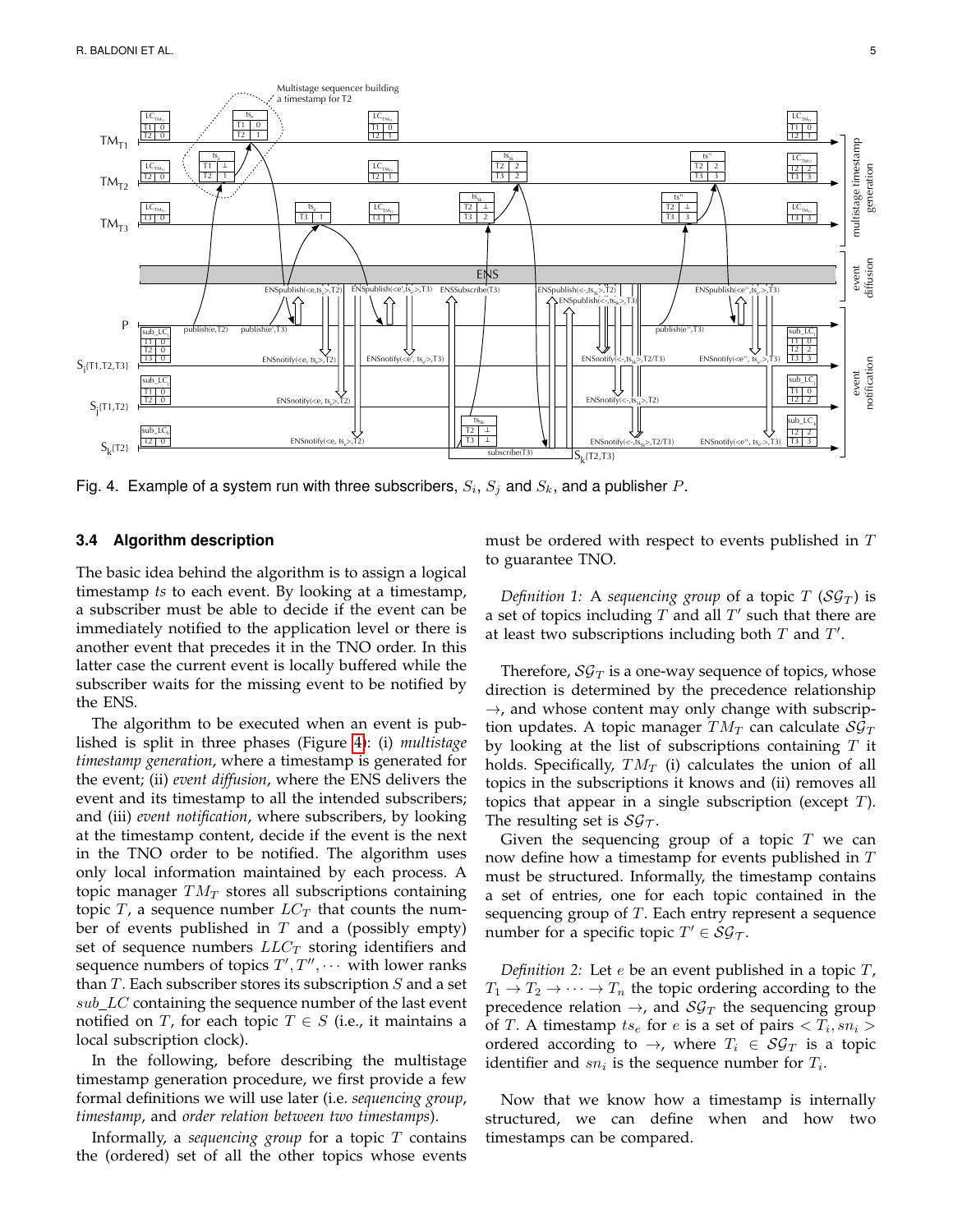Definition 3: Let  $ts_e$  and  $ts_{e'}$  be two timestamps associated with two different events  $e$  and  $e'$ . We say that  $ts_e$  and  $ts_{e'}$  are *comparable* if there exists at least one topic identifier present both in  $ts_e$  and  $ts_{e'}$  (i.e.,  $\exists t_{id}, i, j \mid (t_{id}, i \gt t s_e) \land (t_{id}, j \gt t s_{e}).$ 

From the three definitions above, it is easy to see that given two events  $e$  and  $e'$  published respectively in topics  $T$  and  $T'$ , the corresponding timestamps  $ts_e$  and  $t s_{e'}$  are comparable if and only if  $\mathcal{SG}_T \cap \mathcal{SG}_{T'} \neq \emptyset$ . The fact that their sequencing groups intersect means that a total order must be defined for events published within them.

*Definition* 4: Let  $ts_e$  and  $ts_{e'}$  be two timestamps associated with two different events  $e$  and  $e'$ . We say that  $t s_e$ *is smaller than*  $ts_{e'}$  *(i.e.,*  $ts_{e} < ts_{e'}$ *) if* 

- 1)  $ts_e$  and  $ts_{e'}$  are comparable, and
- 2)  $\forall < t_{id}, sn> \in ts_e \mid \exists < t_{id}, sn' > \in ts_{e'}, sn \le sn'$ , and

3) 
$$
\exists \langle t_{id}, sn \rangle \in ts_e \mid \exists \langle t_{id}, sn' \rangle \in ts_{e'}, sn \langle sn'
$$

As an example, in Figure [4](#page-4-0) we show the timestamps for two published events  $e$  and  $e'$ . Considering the timestamp ts associated with  $e$  and the timestamp ts' associated to  $e'$  we have that they are not comparable.

**Multistage timestamp generation:** When the publication of an event  $e$  in a topic  $T$  occurs, the Ordering module on the publisher side contacts the topic manager  $TM_T$  to obtain a timestamp for e.  $TM_T$  starts a collaborative multistage timestamp generation procedure that involves the subset of  $T\overline{M}$ s associated with topics belonging to the *sequencing group* of T. Specifically,  $TM_T$ :

- 1) Creates a timestamp structure with an entry for each topic  $T'$  such that  $T' \in \mathcal{SG}_T$ ;
- 2) Increases its local sequence number  $LC_T$ ;
- 3) Inserts this value in  $T$ 's entry in the timestamp;
- 4) Inserts in the timestamp the values related to all the topics  $\overline{T} \in \mathcal{SG}_T$  such that  $T \to \overline{T}$ ;
- 5) Forwards the timestamp to the  $TM$  associated to the first topic in  $\mathcal{SG}_T$  that precedes T according to the precedence relation  $\rightarrow$ .

Note that, given a specific order  $T_1 \rightarrow T_2 \rightarrow \cdots \rightarrow T_n$ among topics, the multistage timestamp generation flow proceeds in the opposite direction (i.e., given a topic  $T_i$ ,  $TM_{T_i}$  will fill in the timestamp and forward it to some  $TM_{T_j}$  such that  $T_j$   $\rightarrow$   $T_i$ ). In addition, based on the definition of *sequencing group*, the multistage timestamp generation is a one-way flow of messages, so to avoid loops among TMs that may prevent a correct timestamp construction [\[2\]](#page-13-5) or create instability in large scale high-throughput systems [\[19\]](#page-13-17). The receiving  $TM$  also inserts in the timestamp the sequence number of the topic it manages, without increasing it. Then it forwards the timestamp to the next TM in  $S\mathcal{G}_T$ . When the last TM completes the timestamp, it is returned to the publisher that will publish the event in the ENS together with the

timestamp. During this process each  $TM_{T}$  receiving a partially filled timestamp, uses its content to update the local clocks  $LC_{\overline{T}}$  for all topics  $\overline{T} \in \mathcal{SG}_{\mathcal{T}}$  such that  $T' \to \overline{T}.$ Note that, in order to increase the scalability of the multistage sequencer, only event *ids* travel within requests, while event payloads are buffered on the publisher side while it waits for the multistage timestamp generation procedure to complete.

Figure [4](#page-4-0) shows a run of the algorithm in a system with three subscriptions  $S_i$  :  $\{T_1, T_2, T_3\}$ ,  $S_j$  :  $\{T_1, T_2\}$ , and  $S_k$  :  $\{T_2\}$  and the precedence relation as  $T_1 \rightarrow$  $T_2 \rightarrow T_3$ . The intersection of  $S_i$  and  $S_j$ , and the precedence relation determine the following *sequencing groups*:  $\mathcal{SG}_{T1} = \mathcal{SG}_{T2} = \{T1, T2\}$ ,  $\mathcal{SG}_{T3} = \{T3\}$ . The publisher P publishes an event e on topic T2 and asks  $TM_{T2}$ to create the timestamp.  $TM_{T2}$  creates the structure of the timestamp with entries for topics  $T2$  and  $T1$ , puts its sequence number in the timestamp and forwards it to  $TM_{T1}$  that, in turn, will complete the timestamp and return it to  $P$ . Finally  $P$  publishes both  $e$  and its timestamp on the ENS. Local clocks  $LC_{TM_{T1}}$  and  $LC_{TM_{T1}}$  are updated accordingly.

In the event notification phase, once an event  $e$  and its timestamp are notified by the ENS, the subscriber checks if the timestamp attached to the event is coherent with the event order maintained through the local subscription clock  $sub\_LC$ . This check is performed by looking at the sequence numbers included in the timestamp: if the values for all the topics are equal to the corresponding ones stored locally in  $sub\_LC_i$ , except for the topic where the event has been published, that must have a value greater than the local one by one unit, then no event with a smaller timestamp exists that must be still received by the subscriber, and the received event can thus be notified. Conversely, if a gap in the timestamp sequence is detected  $e$  is locally buffered. Buffered events are delivered as soon as all the events preceding them in the TNO order have been delivered. The assumption that the underlying ENS is reliable guarantees that buffered events will be eventually notified to the application level. Figure [5](#page-6-0) shows an example where network lags induce a mis-ordering between two events  $e1$  and  $e2$  at  $S_k$ . A gap in the correct notification sequence is locally detected at the subscriber that buffers e2 waiting for the notification of  $e1$  from the ENS. As soon as  $e1$  is notified by the ENS, both events, in the correct order, are notified at the application level.

**Timestamp properties:** At a first glance, timestamps provided by the multistage sequencer resemble vector clocks, but they have very different structures. Vector clocks have a well defined and fixed structure that depends on the number of processes in the computation. On the contrary, our timestamp structure is related to topics rather than processes and its size depends on the current set of subscriptions. In particular, the size of a timestamp associated with events published in a topic T is equal to the dimension of  $S\mathcal{G}_T$ . In the best case  $\forall T, |\mathcal{SG}_T| = 1$ . This is the case, for example, in which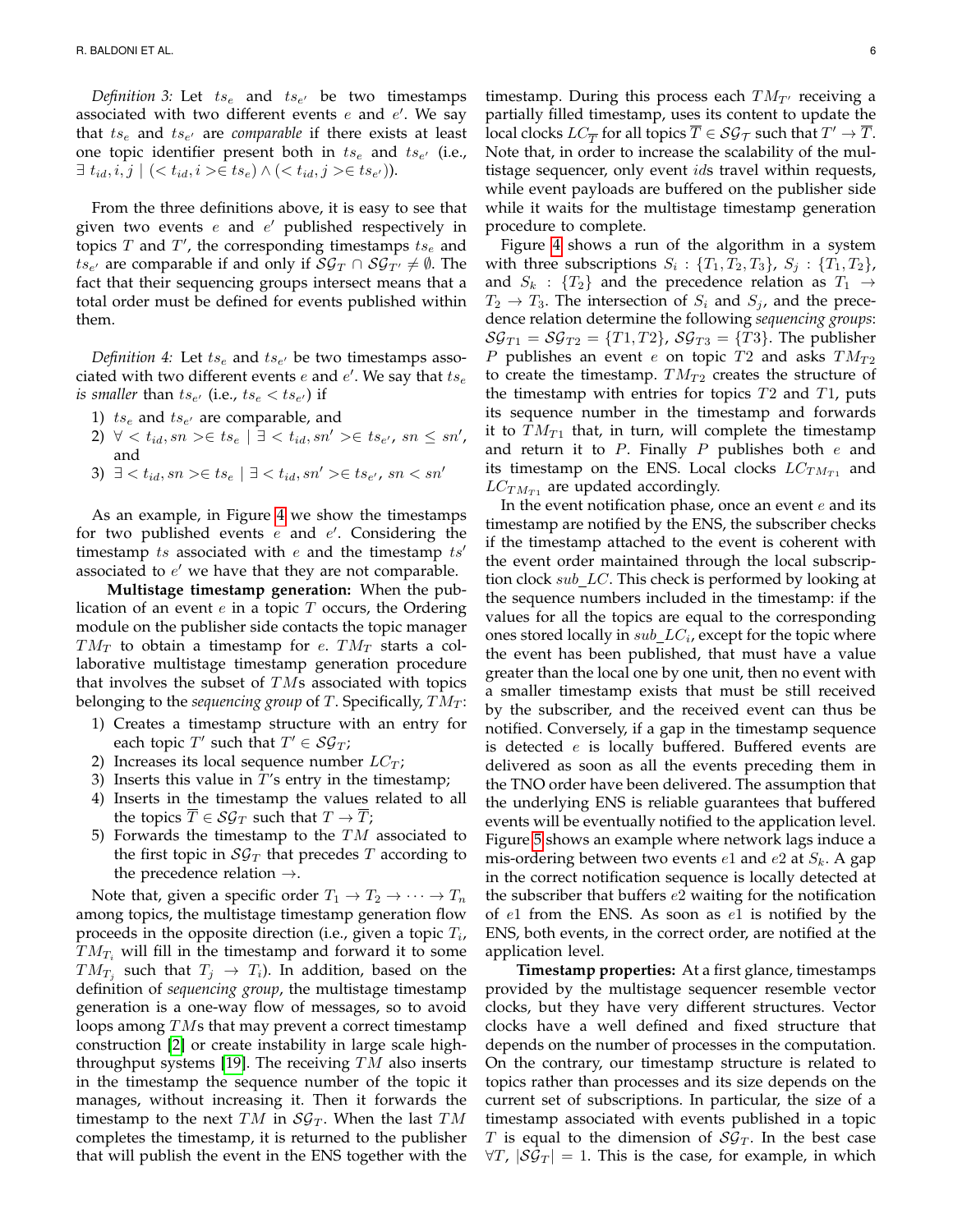

<span id="page-6-0"></span>Fig. 5. Example of reordering for out of order notifications.

subscribers only subscribe a single topic each, thus avoiding intersections among subscriptions. In the worst case, instead, the size of  $\mathcal{SG}_T$  equals the number of topics in the system, and this happens when all subscribers subscribe all topics. However, typically subscribers are interested just in a subset of topics. Hence, the timestamps size is expected to be much smaller than the topic cardinality. Typical applications are characterized by a total number of topics that is much lower than the number of participating processes. To this respect, our timestamps provide a more scalable solution to order events.

In addition, differently from vector clocks, where the ordering relationship holding among two events can be detected just comparing (entry by entry) the two vector clocks associated with the two events, with our timestamps the ordering relation can be detected looking firstly at the timestamp structure (i.e., the events have to be comparable according to Definition 3), and secondly, by examining the values contained in common entries of the timestamps. Let us finally remark that in our timestamping technique, the timestamp associated with an event does not bring any information about the producer of the event, thus preserving the space decoupling principle of the publish/subscribe paradigm.

**Subscription management:** Every new subscription (unsubscription) to (from) topic  $T$  induces a modification of  $\mathcal{SG}_T$  and, then, of the set of TMs used in the multistage timestamp generation phase. Therefore, when a topic  $T$  is added to a subscription  $S$ , each topic manager  $TM_{T'}$  associated with a topic  $T'$  in S must be advertised in order to let it recalculate  $\mathcal{SG}_{\mathcal{T}'}$ and thus avoid possible TNO violations. Furthermore, as soon as a subscriber subscribes a new topic, he will start being notified about events published in that topic. Due to the lack of synchronization between the time an event is timestamped and published and the time it is notified by the ENS to the intended recipients, the subscriber could both receive events timestamped before or after its subscription. Such events could possibly bring different timestamps (because sequencing have changed with its subscription). Those produced after its subscription are always comparable with other events published in different topics the subscriber is notified about. However, timestamps of events generated before its subscription could be non-comparable, making it impossible for the subscriber to infer the correct notification order. It is thus necessary for the subscriber to gather enough information before completing the subscription to deterministically discern events produced before it from those produced after.

To this aim, the subscriber first subscribes to  $T$  and, as soon as the invocation returns from the ENS, it starts buffering incoming events notified for T. Buffering at this stage is fundamental because only a subset of the buffered events, those published after the subscription, shall be notified in the right order at the application level. The subscriber then creates an empty subscription timestamp, containing one entry for each topic in the subscription. The timestamp and the new subscription including  $T$  are forwarded to the  $TM$  associated with the lowest ranked topic among the subscribed ones. Similarly to event timestamps, each entry of the subscription timestamp is filled in by the corresponding topic manager, which, however, also increases its local sequence number. In addition, each  $TM$  that receives a request, updates the list of subscriptions it holds. When the timestamp is complete, it is sent back to the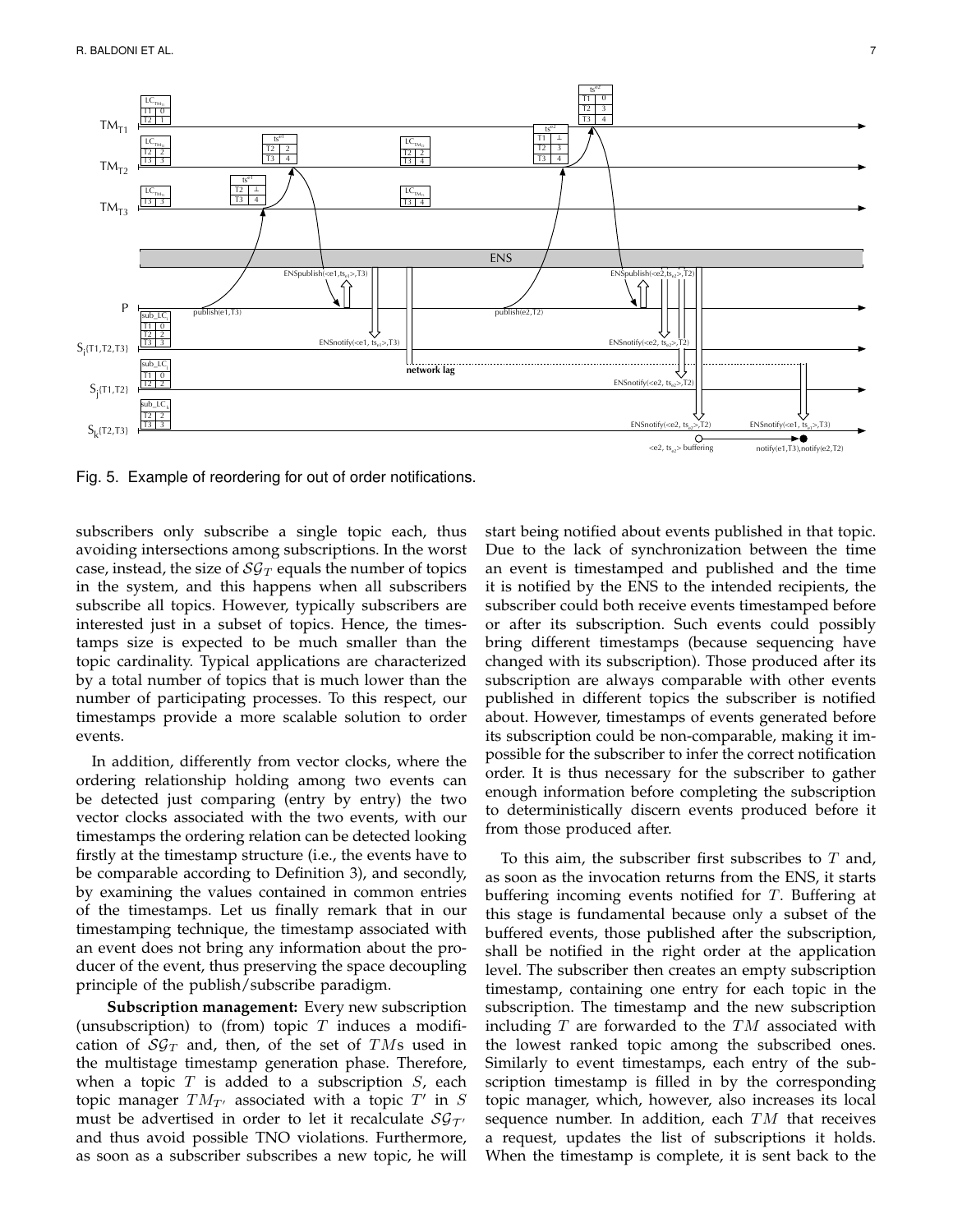subscriber, which uses it to update values contained in its local clock. Thanks to this subscription timestamp the subscriber is now able to clearly distinguish events produced before its subscription from those produced later, and can thus analyze the content of the buffer to discard old events and notify received events for T with timestamps greater than the one associated to its subscription.

Due to the fact that the subscription procedure increases the value of timestamps for all topics included in S and possibly changes multiple sequencing groups beside  $\mathcal{SG}_T$ , subscribers of these topics must be informed of this increase, otherwise they will start to endlessly buffer new event notifications as they suppose that the gap in the sequence number sequence is due to a missing notification. In order to avoid this undesirable side effect, the subscriber, after subscribing to the new topic also publishes a "dummy" event in all topics included in S attaching to it the subscription timestamp it just received. This dummy event has no application meaning, and thus it will never be notified to the application level, but its accompanying timestamp is used by all notified subscribers to correctly update their local clocks.

Figure [4](#page-4-0) shows an example where subscriber  $k$  starts with subscription  $S_k = \{T2\}$  and updates it at runtime by subscribing  $T3$ . Event  $e'$  published in topic  $T3$ before  $k$ 's subscription is timestamped with a single serial number added by  $TM_{T3}$  as  $\mathcal{SG}_{T3} = \{T3\}$ . When  $k$  starts its subscription, it first subscribes to  $T3$  with the ENS  $(ENSsubscript (TS))$  and then sends a request to  $TM_{T3}$  containing a subscriptions timestamp with an empty entry for every subscribed topic, including also an entry for  $T3$  (i.e.,  $\{T2, T3\}$  in the example). By receiving this request,  $TM_{T3}$  updates its local list of subscriptions, increases  $LC_{T3}$  and fills the corresponding entry in the timestamp with its value before forwarding it to  $TM_{T2}$ , which, in turn, will repeat the same operation and finally return the timestamp to  $k$ . By receiving the completed timestamp,  $k$  will use its content to update its local clock (that from now on will also contain an entry for  $T3$ ) and will then flush the buffer selecting received events that must be notified at the application level (not shown in the example).

Finally,  $k$  publishes two dummy events in  $T2$  and T3 that are notified to the corresponding subscribers  $(i, j, k$  and  $i, k$  respectively). The subscribers update their local clocks with the information contained in the event timestamp. The figure also reports the example of a third event  $e''$  published in topic  $T3$  showing how the topic timestamp has been dynamically adapted by the system to take into account new ordering opportunities with events produced in T2.

A similar approach is used to unsubscribe a topic T. However, during an unsubscription operation a subscriber can simply start to ignore further events received for T since the moment  $unsubscribed(T)$  is invoked, thus avoiding any possible TNO violation. In order to maintain the system efficient, the subscriber must also inform

all the relevant  $TMs$  about its subscription change. Without this step, in fact, sequencing groups would remain unchanged despite the possible removal of subscription intersections, and this would cause timestamps to be possibly larger than what is required by our solution to guarantee TNO. To this aim the subscriber sends to the TM associated to each of its subscribed topics a message containing its updated subscription, and to  $TM_T$  an empty subscription (because it is no longer subscribed to  $T$ ,  $TM_T$  does no longer need to maintain its subscription). Upon receiving such messages  $TMs$ simply updates their local subscription lists, without updating any local clock.

## <span id="page-7-0"></span>**4 RELIABILITY AND ORDERING ASPECTS**

**Working with unreliable ENSs** - The algorithm introduced in Section [3.4](#page-4-1) assumes that the ordering module is deployed in conjunction with a reliable ENS. While this is a desirable setup, sometimes adopting a non-reliable publish/subscribe middleware, i.e. a middleware that does not guarantee the notification of all events to all the intended recipients, may be preferable. As an example, non-reliable publish/subscribe middleware often sport better performance with lower end-to-end notification latencies, and are able to scale to larger sizes. This setup creates a simple but fundamental problem to our solution: whenever a gap in the sequence of events is spotted by a subscriber during the notification phase, the subscriber cannot decide if the missing event has been lost (because the ENS is unreliable) or its notification is just late. The strategy our solution adopts with respect to this issue is optimistic: every event notified in order by the ENS is notified to the application level, while late notifications are tagged as *out-of-order* and immediately notified to the application level. This leaves to the application developer the choice to discard these events or treat them in an appropriate way.

The main source of out-of-order notifications lies in the fact that two events, possibly published by different publishers, can follow distinct paths through the ENS, before reaching the point where they will be notified to the final recipients. To reduce the number of out-of-order notifications we can use again a buffering strategy on the subscriber side, but with some important differences in its management with respect to the solution shown in Section [3.4.](#page-4-1)

Every time the  $ENSnotify()$  primitive returns a new event  $e$ , the algorithm checks through the attached timestamp whether some other event may exist with a smaller timestamp. If there is a possibility that an event with a smaller timestamp exists but has not been delivered to the subscriber so far, then the event  $e$  is enqueued to a buffer able to host a maximum of b events and a timer for e is started  $(TTL_e)$ . The event e is delivered through the notify() primitive when one of the following conditions holds: (i) all the events with smaller timestamps have been notified, (ii)  $TTL_e$  expires or (iii) the buffer is full,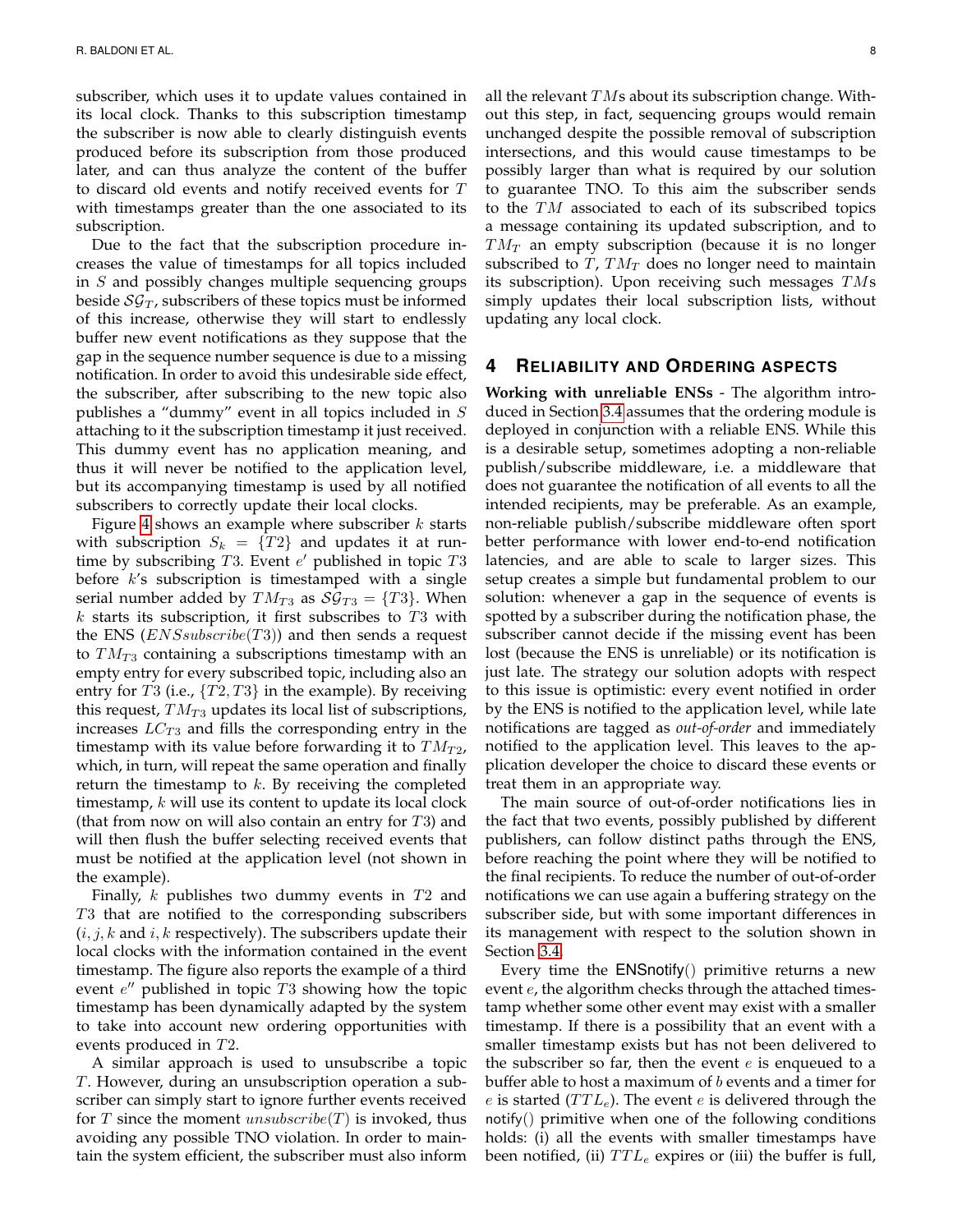a new event must be buffered and  $e$  is at the head of the queue. By carefully tuning the buffer size and the timer length, system integrators can compensate for possible network delay fluctuations by paying some further endto-end notification latency induced by event buffering.

**Reliability** - Making the algorithm presented so far work reliably in an environment where messages can be lost requires some minor changes. The loss of a message during the multistage timestamp generation phase, for instance, could lead a publisher to wait forever before publishing an event in the ENS. This problem can be solved with a simple retransmission approach: the publisher periodically re-initiates the procedure for building the timestamp until it receives a correct timestamp for the event. The same solution can be applied for subscription/unsubscription timestamp requests as well. Finally, the internal state of  $T\overline{M}s$  should be preserved despite possible process failures in order to avoid possible TNO violations. This can be obtained by adopting standard replication techniques [\[20\]](#page-13-18), [\[21\]](#page-13-19).

**Ordering Features** - A total ordering imposed on event notifications is important to provide distinct subscribers with the same view of the evolution of an application. However, this kind of ordering does not capture the natural *cause-effect* relationship that may relate events. This kind of relationship may be extremely important in applications where subscribers are expected to observe a coherent evolution of events with respect to a given application-level semantics. Specifically, here we are interested in analyzing if our solution may be used to also guarantee the causal ordering of events produced by publishers [\[22\]](#page-13-20). This order is particularly relevant because it allows to recognize *cause-effect* relationships among published events [\[23\]](#page-13-21).

Our solution is clearly able to guarantee causally ordered notifications within each single topic. If a publisher publishes two events in the same topic, in fact, it will sequentially request two timestamps for the same topic whose content, by construction, will guarantee the FIFO-order as defined at the publisher side. If a process is notified about an event and then publishes a new event in the same topic, this event's timestamp will be greater than the one attached to the notified event.

If events are published in different topics, their timestamps are generally not comparable, thus causal ordering cannot be enforced. Ensuring this ordering imposes some slight modifications to the ordering algorithm introduced in Section [3.4.](#page-4-1) In particular, the definition of  $S\mathcal{G}_\tau$  should be revised as follows: the *sequencing group* of a topic  $T$  (S $\mathcal{G}_T$ ) is a set of topics including  $T$  and all  $T'$  such that there is at least a subscription including both  $T$  and  $T'$ . This update changes the behaviour of the multistage sequencer and produces timestamps that, given an event  $e$  published on topic  $T$ , totally order it with respect to all events published in topics subscribed by subscribers that will be notified about e. Thanks to this change, we can guarantee causal order also in the case there is a subscriber subscribed to  $T$  and  $T'$ , and

a second subscriber of  $T$  that is notified of an event  $e$ in that topic, and afterwards publishes an event  $e'$  in topic  $T'$ . The new structure of the timestamps in this case guarantees that  $\mathcal{SG}_{\mathcal{T}} \cap \mathcal{SG}_{\mathcal{T}'} \supseteq \{\mathcal{T},\mathcal{T}'\}$ , and thus that event  $e'$  published in  $T'$  will get a timestamp larger than the one associated to  $e$ .

# <span id="page-8-0"></span>**5 PERFORMANCE EVALUATION**

In this section we evaluate the performance of the proposed solution. First, we describe the system deployment, the metrics of interest for the evaluation, and the load used to stress the system. Then, we analyze how the characteristics of our timestamps (i.e., their sizes) vary depending on different application loads. Finally, we evaluate the overall performance of a prototype implementing our solution.



<span id="page-8-1"></span>Fig. 6. A geo-distributed system interconnected by longdistance links. Clients connect to servers by means of two kinds of link: short- and long-distance.

# <span id="page-8-2"></span>**5.1 System deployment**

We consider the scenario depicted in Figure [6:](#page-8-1) a geodistributed infrastructure using an asynchronous messaging layer to convey client updates that have to be applied in a consistent order. This order is provided by our ordering solution. Servers are located in dispersed geographic *sites* and connected to each other through highlatency links, while clients connect to servers through either low- or high-latency links. These links represent short- or long-distance WAN connections, respectively, and refer to the geographic distance between a client and a server or between two servers. We assume that the geo-distributed application running on top of this infrastructure implements an event-based communication pattern leveraging an underlying reliable topic-based publish/subscribe middleware. Our ordering solution is deployed on top of this middleware such that each server in the ENS hosts the  $TMs$  of the topics that are more popular in terms of publications and subscriptions in that geographic location. This represents a typical scenario, in which the topic popularity follows a locality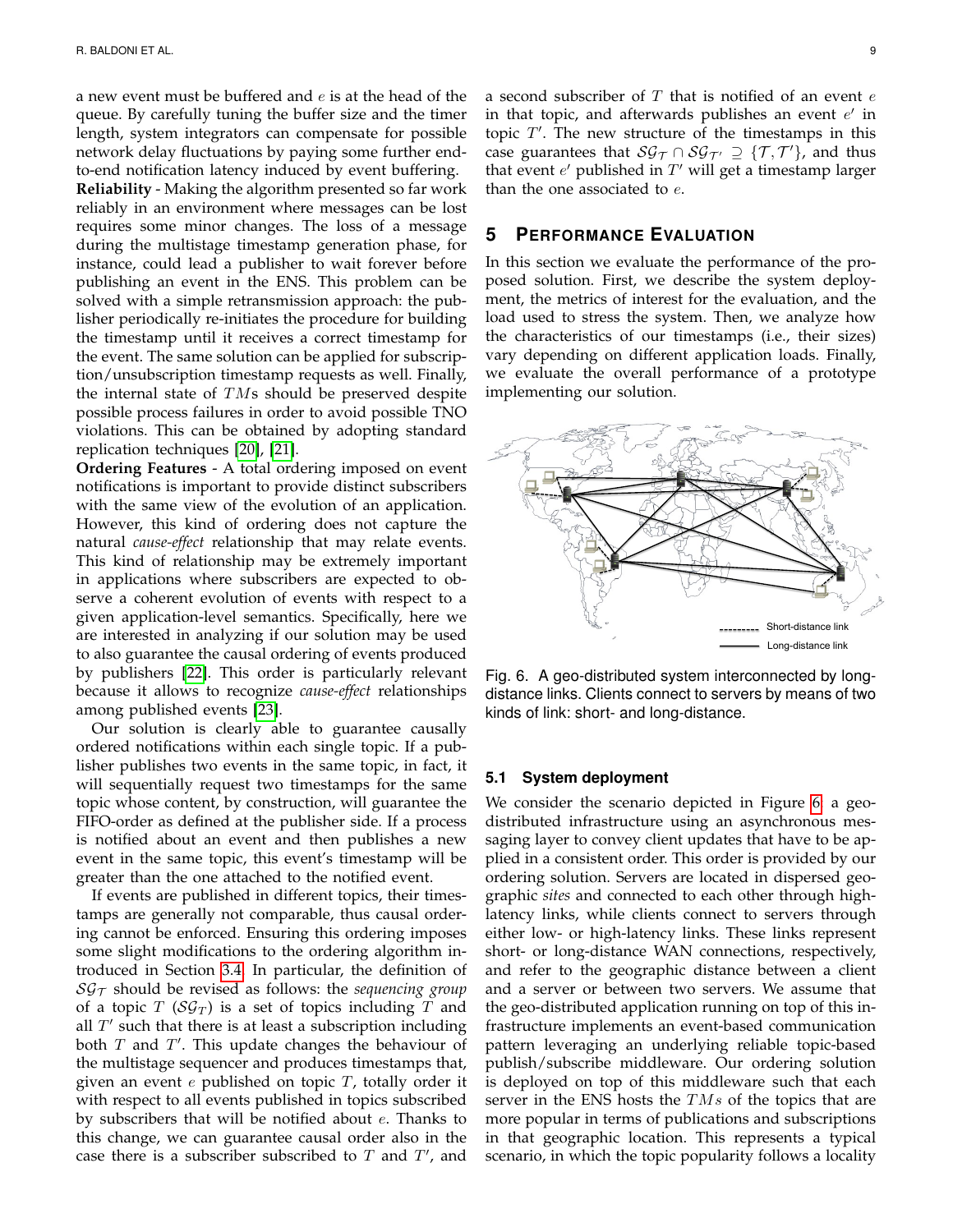principle, as the one shown in [\[13\]](#page-13-11). As an example, consider a geo-distributed system that disseminate news, results, and statistics about soccer. Servers in Italy, US, Brazil host the  $TMs$  of topics that are more popular in these countries, such as *teams, results, players, records, ...* of the Italian, American, and Brazilian leagues, respectively. A client in one of those countries issues with higher probability publications/subscriptions to topics related to the local league. In the next subsection we will discuss the publication/subscription model that captures this scenario.

We implement a prototype of the ordering protocol and deploy it on 5 physical servers. Each server is a Dell PowerEdge R210 II, with an Intel Xeon E3 1270v2 3.50 GHz processor and 16GB of memory. We consider a publish/subscribe system with 1000 topics, with the precedence relation  $\rightarrow$  defined by the topic identifier. TMs are equally partitioned onto servers (i.e., each server hosts 200  $TMs$ ). We assume that  $TMs$  of topics with id 1-200 are on server 1,  $TMs$  of topics with id 201-400 are on server 2, and so on. We deploy 1000 clients into 5 physical machines. We use the *netem* network emulator to emulate short- and long-distance WAN links. A short-distance link has average delay of 10 ms and standard deviation of 2 ms, while a long-distance link has average delay of 100 ms and standard deviation of 10 ms.

#### <span id="page-9-0"></span>**5.2 Settings and metrics**

The following metrics have been considered for our evaluation:

**Timestamp size** Number of entries in a timestamp.

- **End-to-end latency** Time taken for the construction of a timestamp. This time includes the timestamp request by a publisher, the actual timestamp generation by  $TMs$ , and the response issued by some  $TM$ .
- **Throughput** The number of timestamps generated by TMs in a time unit.
- **Percentage of outgoing bandwidth** The fraction of bandwidth that a physical server that hosts one or more  $TMs$  reserves to forward timestamps to other servers during their generations. This fraction is computed as the number of bytes of timestamps forwarded to other servers divided the total number of bytes of all timestamps handled in that server during an experiment.

The tests were performed by varying two basic parameters: event rate (number of timestamp requests per time unit) and total number of subscribed topics (global sum of the size of all subscriptions).

The publication and subscription models *at each site* of the geo-distributed system were varied as follows:

**Publication model** We model publications as a probability distribution over the set of topics. We consider a *power-law* distribution with shape 0.901 or 0.349. The former refers to the 0.5% of topics having a

probability of 80% to be selected for a new publication. The latter, instead, refers to the 40% of topics having a probability of 80% to be selected for a new publication;

**Subscription model** As for publications, subscriptions are modeled as a probability distribution over the set of topics. Again, we consider *power-law* distributions with shapes 0.901 and 0.349.

The distribution with shape 0.901 represents a model in which a few topic per each site have high popularity within a geographic region, and are subscribed with very high probability by clients of the same region. Hence, just a small percentage of the clients of a geographic region subscribe to topics that are outside their region. In other words, most of the content generated in a certain region is mostly consumed in the same region. This captures the *geographic topic popularity* pattern described in [\[13\]](#page-13-11) in the context of YouTube video popularity. Considering the prototype deployment, this means that most of the computation for timestamp generation is local to each server. This property is confirmed in the performance study of Section [5.4.](#page-10-0)

The distribution with shape 0.349 represents a model in which a few topic per each site have high popularity within a geographic region. However, differently from the previous distribution, these topics are subscribed by clients that can be of any region as topics might diffuse to other geographical regions along time. This phenomenon captures the *spray-and-diffuse* pattern described in [\[13\]](#page-13-11) and [\[14\]](#page-13-12) in the context of YouTube videos and twitter hastags respectively. In this case, considering the prototype deployment, several geo-distributed servers could be involved in timestamp generation.

#### **5.3 Timestamp size evaluation**

We first analyze the scalability of the proposed timestamping technique over the number of subscribed topics by calculating the average size of timestamps. Note that this size only depends on issued subscriptions and is completely independent from the specific deployment scenario. For this reason, and only for the evaluation of this aspect, we simplified the setting described in section [5.1](#page-8-2) by considering a single server hosting all the  $TMs$ . The evaluation is conducted in a system with 10000 clients and 1000 available topics, with the total number of subscribed topics that varies in the range [10k - 2000k]. Topic ranking was defined to match the topic popularity as defined by the publication and subscription models. Note that in this setting, geographic topic popularity and spray-and-diffuse boil down to popularity topic distribution with two different shapes.

Figure [7](#page-10-1) shows the mean timestamp size by varying the number of subscribed topics. The leftmost point of both curves represents the case where each of the 10000 available clients, acting as subscribers, subscribe 10 topics. In both cases the average timestamp size is in the same order of magnitude of the number of subscribed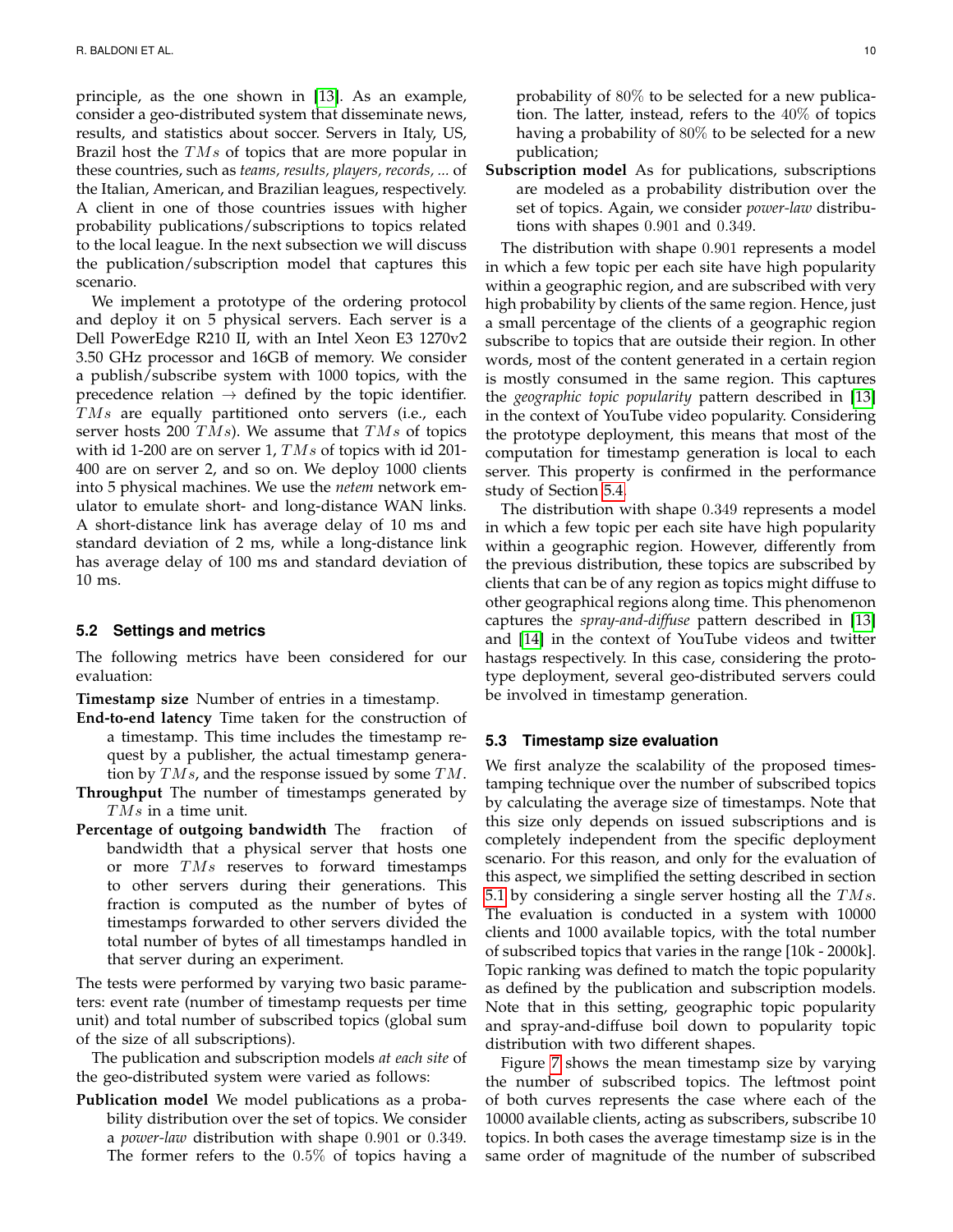

<span id="page-10-1"></span>Fig. 7. Mean timestamp size varying the number of subscribed topics. This experiment considers all  $TM_i$  hosted in a single site.

topics per clients (46 and 17 topics for the curves with shape 0.349 and 0.901 respectively). These size would both decrease to 0 by further reducing the amount of subscribed topics to 1 for subscriber as there would be no intersections among subscriptions. On the right side of the picture, as the number of topics subscribed grows approaching the maximum of 1000 per subscriber, both curves asymptotically approach their maximum. It is worth noticing that (i) more skewed popularity distributions (i.e., shape 0.901) produce smaller timestamps as less popular topics are rarely subscribed by more than one subscriber, and (ii) in both cases the size of the timestamps remains fairly small in meaningful scenarios where the number of topics subscribed per subscriber is not huge<sup>[3](#page-10-2)</sup>. Fig [8](#page-10-3) reports the standard deviation for the same experiments.

#### <span id="page-10-0"></span>**5.4 Prototype performance evaluation**

Figure [9](#page-10-4) shows the mean end-to-end latency by varying the event rate, i.e., the number of timestamp requests per second. The subscription size for each client is 10 topics (10k topics subscribed in total). Figure [9](#page-10-4) evidences that our protocol imposes a small delay for timestamp generation when subscriptions include with very high probability topics whose  $TMs$  reside on the same physical host (power-law distribution with shape 0.901). In this case most of the computation for a timestamp generation is local as discussed in Section [5.2.](#page-9-0) In addition, according to the publication model, the timestamp requests are more likely to come from publishers that are geographically closer. Hence, low-distance links are used most of the time. On the contrary, when publication and subscription models follow the *spray-and-diffuse* pattern (power-law distribution with shape 0.349), more physical machines are involved in the timestamp generation and the mean



<span id="page-10-3"></span>Fig. 8. Standard deviation of the mean timestamp size varying the number of subscribed topics. This experiment considers all  $TM_i$  hosted in a single site.

end-to-end latency is affected by communication on long-distance links.



<span id="page-10-4"></span>Fig. 9. Mean end-to-end latency for different publication and subscription models by varying the event rate.

Similar results are obtained when measuring the throughput, i.e., the number of timestamps generated in a second. Our protocol sports its peak performance in the proposed deployment when fed with 5000 timestamp requests per second for both probability distributions. When these requests follow the *geographic topic popularity* pattern the system shows its best performance, reaching a peak of more that 4k timestamps generated per second.

The rationale behind the results showed above is confirmed by Figures [11](#page-11-1) and [12,](#page-11-2) which depict the percentage of outgoing bandwidth for each physical server in the presence of *geographic topic popularity* and *spray-anddiffuse* patterns, respectively. When submissions show *geographic topic popularity*, the TMs involved in the generation of a timestamp are likely to be hosted by the same physical server. Similarly, under that pattern, the vast majority of timestamp requests are issued on low-

<span id="page-10-2"></span><sup>3.</sup> Typically, scenarios where most subscriber subscribe a vast majority of the available topics are better served by broadcast primitives rather than publish/subscribe ones.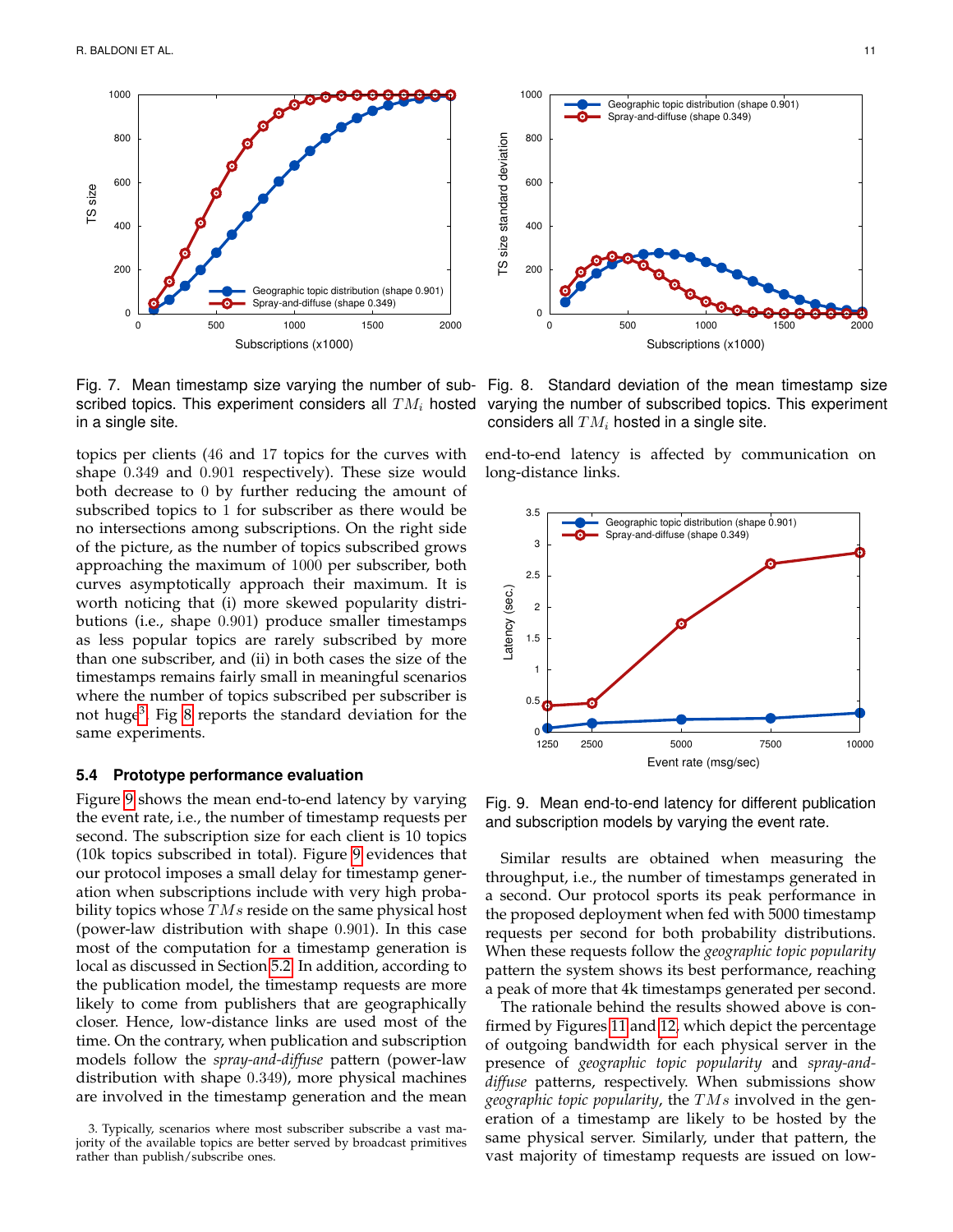

Fig. 10. Mean throughput for different publication and subscription models by varying the event rate.

distance WAN links. Figure [11](#page-11-1) evidences how only  $TMs$ on servers 4 and 5 forward timestamp requests to  $TMs$ on different servers. Indeed, TMs on servers 4 and 5 are the  $TMs$  of topics with lower precedence according to their identifiers. The percentage of outgoing bandwidth is negligible for server 3 and null for servers 1 and 2.

On the contrary, when subscriptions and publications follow the *spray-and-diffuse* pattern, the percentage of outgoing bandwidth for each server is considerably higher (except for server 1).



<span id="page-11-1"></span>Fig. 11. Percentage of outgoing bandwidth in case of *geographic topic popularity* pattern (power-law distribution with shape 0.901).

Figures [13](#page-11-3) and [14](#page-12-1) show the mean end-to-end latency and throughput by varying the total number of subscriptions in the system and fixing the event rate to 5000 timestamp requests per second. As the previous experiments, even in this case the publication and subscription models affect the performance of the system. The interesting fact, however, is that the number of sub-



<span id="page-11-2"></span>Fig. 12. Percentage of outgoing bandwidth in case of *spray-and-diffuse* pattern (power-law distribution with shape 0.349).

col when the subscription model follows the *geographic topic popularity* pattern. A larger number of subscriptions results just in some additional local computations. On the contrary, when subscriptions follow the *spray-anddiffuse* pattern, a larger number of subscriptions impose computations needed to generate timestamps which can involve multiple sites.



<span id="page-11-3"></span>Fig. 13. Mean end-to-end latency for different publication and subscription models by varying the number of subscriptions.

# <span id="page-11-0"></span>**6 RELATED WORK**

Although many real world applications require support for QoS such as ordering, the majority of current publish/subscribe solutions mainly operates on a best-effort basis [\[24\]](#page-13-22). Among the QoS-enabled event dissemination services, JEDI [\[25\]](#page-13-23) is a publish/subscribe middleware that satisfies a causal order delivery of events. It is obtained by means of a *return value*, i.e., a response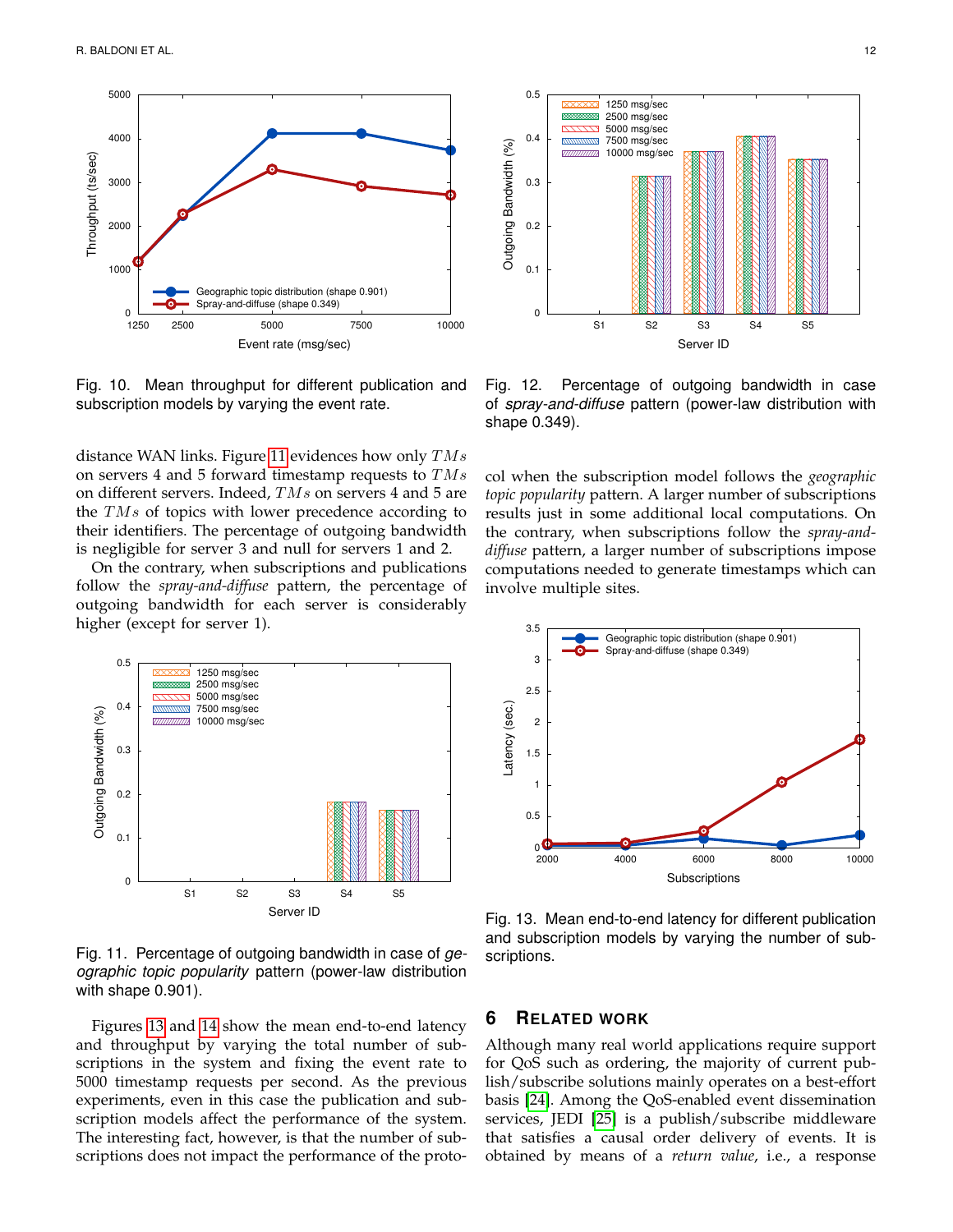

<span id="page-12-1"></span>Fig. 14. Mean throughput for different publication and subscription models by varying the number of subscriptions.

message that a receiver uses to notify an event delivery to the producer. This mechanism is clearly not scalable in the presence of a high number of nodes and high event rate. A total order algorithms for publish/subscribe systems is presented in [\[2\]](#page-13-5). Similar to our work, authors use a *sequencing network* to order events across multiple groups of subscribers. However, their solution is not able to handle subscription dynamics. A new subscription/unsubscription can create loops in the sequencing network (*circular dependency problem*), which, thus, must be rebuilt from scratch. On the contrary, our solution solves these problems by defining a total order relation among topics that determines a one-way sequence of topic managers that establish an order for events.

Two interesting solutions for ordering in content-based publish/subscribe middleware recently appeared in [\[5\]](#page-13-1) and [\[26\]](#page-13-24). The paper in [\[26\]](#page-13-24) presents a partition-tolerant content-based publish/subscribe algorithm that can tolerate concurrent failures of brokers or communication links up to a value  $\delta$ . However, this solution only guarantees a per-source FIFO order. The authors of [\[5\]](#page-13-1) introduce a *Pairwise Total Order* specification that, in its *weak* variant, fully matches our TNO property. Both solutions follow the same path: discard liveness (delivery reliability) in favor of safety (ordering). However, the system presented in [\[5\]](#page-13-1) supports the content-based event selection model by deeply integrating within the PADRES publish/subscribe system. Its applicability to other ENSs is thus limited. Conversely, our solution is completely decoupled from the underlying messaging layer and it can be easily adapted to several different contexts (i.e., ENS or group toolkit). In [\[5\]](#page-13-1), the correct order of events is reconstructed by brokers, by using advertisements and subscriptions to detect *conflicts* and buffers to maintain them during the resolution phase. Conflicts are resolved through an acknowledgment mechanism. Note that this solution increases the load on brokers due to the widespread usage of ACK messages that enforce a tight synchronization among multiple brokers,

hampering the ability of the system to support strong loads [\[11\]](#page-13-9). To this respect, our solution has been natively designed by enforcing a *one-way message flow* design within the multistage sequencer that, by removing explicit synchronization among  $TMs$ , helps supporting growing loads and thus scales gracefully even if the order of events must be reconstructed on subscribers' side. Recently, Yahoo started adopting HedWig [\[27\]](#page-13-25) as a topic-based publish/subscribe solution for event dissemination within the PNUTS system. HedWig provides strong data delivery guarantees but, contrarily to our solution, it only enforces per-topic ordering within a single datacenter. Therefore, topics are independent in HedWig, as there is no way to order notifications related to different topics.

### <span id="page-12-0"></span>**7 CONCLUSIONS**

Totally ordering notifications produced by a publish/subscribe system deployed on top of a distributed infrastructure is a complex problem due to the inherent dynamism of pub/sub interactions, and to the fact that the order has to be achieved in a fully decoupled way, without any explicit synchronization among components of the systems itself.

This paper presented an ordering solution that can be used to order notifications delivered by a reliable event notification service to satisfy a *total notification order* specification. The main contribution is a timestamping mechanism that considers topics and overlapping subscriptions to automatically build appropriately sized timestamps that are attached to published events. Subscribers can use timestamps to infer the correct sequence of notifications to be enforced locally. The ordering mechanism uses a multistage sequencer to build timestamps. A precedence relationship among topics is used to determine the order in which stages are executed, i.e., to determine a one-way sequencing path (no loops or feedbacks that may create instability in the network) for the timestamp generation. Thanks to its internal structure the sequencer can be deployed in multiple flexible ways: several stages can be co-located in the same server of a distributed system thus making local to that server the entire generation of several timestamps.

The performance of the proposed solution has been evaluated through a prototype implementation. In particular, the results show that our solution is able to deliver very good performance for geo-distributed applications characterized by a load following a *geographic topic distribution* pattern where user interests are geographically clustered.

## **ACKNOWLEDGMENTS**

This work has been partially supported by the TENACE PRIN Project (n. 20103P34XC) funded by the Italian Ministry of Education, University and Research, and by the academic project n. C26A133HZY funded by the University of Rome "La Sapienza". The authors would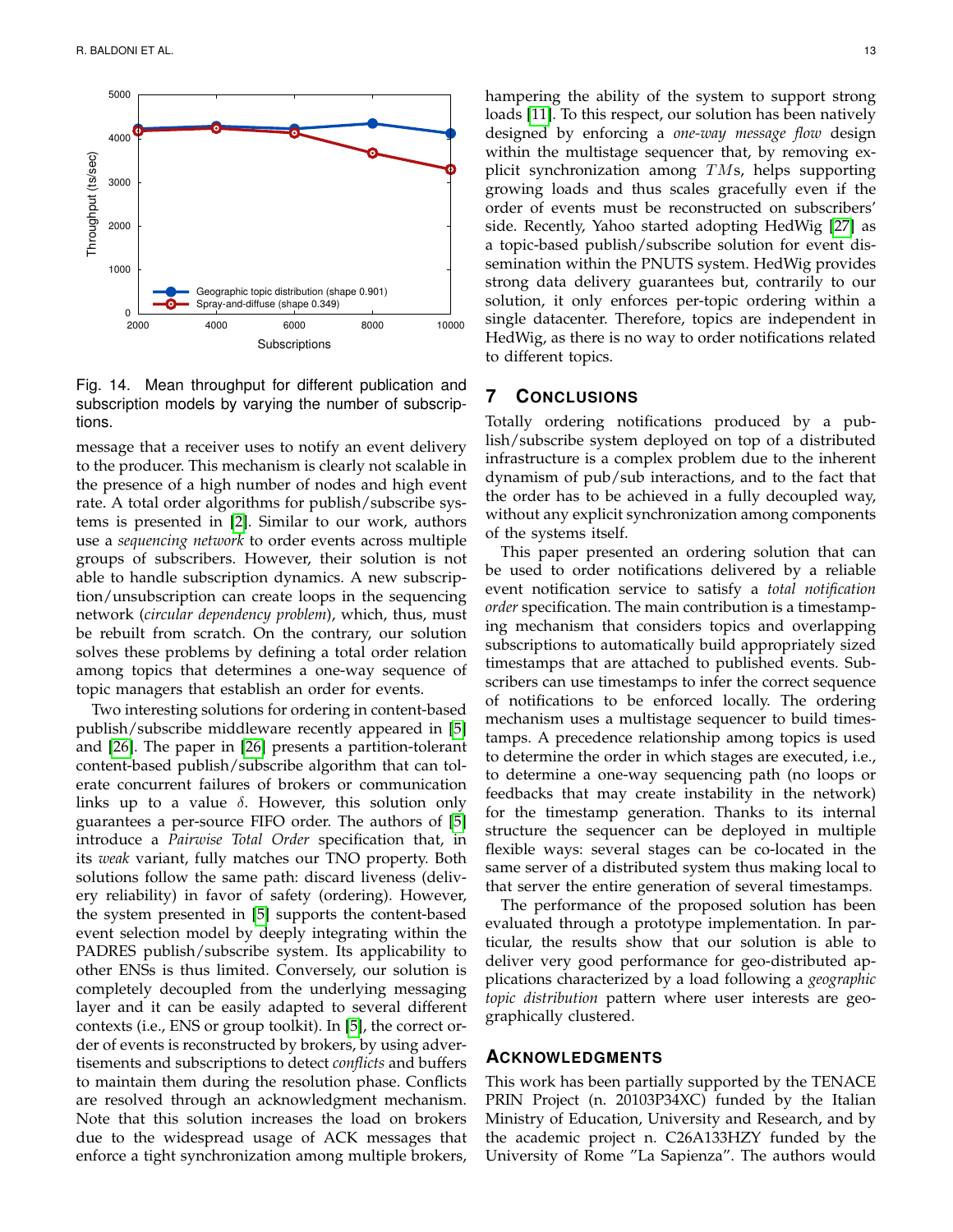like to thank the anonymous reviewers for all their comments that helped to improve both presentation and content of the paper.

#### **REFERENCES**

- <span id="page-13-0"></span>[1] C. Liebig, M. Cilia, and A. P. Buchmann, "Event composition in time-dependent distributed systems," in *Proceedings of the 4th International Conference on Cooperative Information Systems (IFCIS), Edinburgh, Scotland, September 2-4*. IEEE, 1999, pp. 70–78.
- <span id="page-13-5"></span>[2] C. Lumezanu, N. Spring, and B. Bhattacharjee, "Decentralized message ordering for publish/subscribe systems," in *Proceedings of the 7th ACM/IFIP/USENIX International Middleware Conference (Middleware), Melbourne, Australia, November 27 - December 1*, 2006, pp. 162–179.
- [3] A. Malekpour, A. Carzaniga, G. T. Carughi, and F. Pedone, "Probabilistic FIFO ordering in publish/subscribe networks," Faculty of Informatics, University of Lugano, Technical Report USI-INF-TR-2011-2, Tech. Rep., 2011.
- <span id="page-13-7"></span>[4] H. Garcia-Molina and A. Spauster, "Ordered and reliable multicast communication," *ACM Transaction on Computer Systems*, vol. 9, no. 3, pp. 242–271, 1991.
- <span id="page-13-1"></span>[5] K. Zhang, V. Muthusamy, and H.-A. Jacobsen, "Total order in content-based publish/subscribe systems," in *Proceedings of the 32nd International Conference on Distributed Computing Systems (ICDCS), Macau, China, June 18-21*. IEEE, 2012.
- <span id="page-13-2"></span>[6] P. R. Pietzuch, B. Shand, and J. Bacon, "Composite event detection as a generic middleware extension," *IEEE Network*, vol. 18, no. 1, pp. 44–55, 2004.
- <span id="page-13-3"></span>[7] A. R. Bharambe, S. G. Rao, and S. Seshan, "Mercury: a scalable publish-subscribe system for internet games," in *Proceedings of the 1st Workshop on Network and System Support for Games (NETGAMES), Braunschweig, Germany, April 16-17*. ACM, 2002, pp. 3–9.
- <span id="page-13-4"></span>[8] Y. Tock, N. Naaman, A. Harpaz, and G. Gershinsky, "Hierarchical clustering of message flows in a multicast data dissemination system." in *IASTED PDCS*, 2005, pp. 320–326.
- <span id="page-13-6"></span>[9] RTI, "Real time messaging and integration middleware," [http://](http://www.rti.com/) [www.rti.com/.](http://www.rti.com/)
- <span id="page-13-8"></span>[10] L. Lamport, "Paxos made simple," *ACM SIGACT News*, vol. 32, no. 4, pp. 18–25, 2001.
- <span id="page-13-9"></span>[11] K. Birman, G. Chockler, and R. van Renesse, "Toward a cloud computing research agenda," *SIGACT News*, vol. 40, no. 2, pp. 68–80, 2009.
- <span id="page-13-10"></span>[12] R. Barrett, "Transactions across datacenters," Google I/O developer conference [http://www.google.com/events/io/2009/](http://www.google.com/events/io/2009/sessions/TransactionsAcrossDatacenters.html) [sessions/TransactionsAcrossDatacenters.html,](http://www.google.com/events/io/2009/sessions/TransactionsAcrossDatacenters.html) 2009.
- <span id="page-13-11"></span>[13] A. Brodersen, S. Scellato, and M. Wattenhofer, "YouTube around the world: geographic popularity of videos," in *Proceedings of the 21st international conference on World Wide Web*. ACM, 2012, pp. 241–250.
- <span id="page-13-12"></span>[14] K. Y. Kamath, J. Caverlee, K. Lee, and Z. Cheng, "Spatio-temporal dynamics of online memes: a study of geo-tagged tweets," in *Proceedings of the 22nd international conference on World Wide Web*, 2013, pp. 667–678.
- <span id="page-13-13"></span>[15] R. Baldoni, S. Cimmino, and C. Marchetti, "A classification of total order specifications and its application to fixed sequencer-based implementations," *Journal of Parallel and Distributed Computing*, vol. 66, no. 1, pp. 108–127, 2006.
- <span id="page-13-14"></span>[16] X. Defago, A. Schiper, and P. Urban, "Total order broadcast and multicast algorithms: Taxonomy and survey," *ACM Computer Survey*, vol. 36, no. 4, pp. 372–421, 2004.
- <span id="page-13-15"></span>[17] R. Baldoni, C. Marchetti, A. Virgillito, and R. Vitenberg, "Contentbased publish-subscribe over structured overlay networks," in *Proceedings of the 25th International Conference on Distributed Computing Systems (ICDCS), Columbus, OH, USA, June 6-10*. IEEE, 2005, pp. 437–446.
- <span id="page-13-16"></span>[18] M. Castro, P. Druschel, A.-M. Kermarrec, and A. I. Rowstron, "Scribe: A large-scale and decentralized application-level multicast infrastructure," *IEEE Journal on Selected Areas in Communications*, vol. 20, no. 8, pp. 1489–1499, 2002.
- <span id="page-13-17"></span>[19] K. Birman, "Rethinking multicast for massive-scale platforms," in *Proceedings of the 29th IEEE International Conference on Distributed Computing Systems (ICDCS), Montreal, Canada, June 22-26*. IEEE Computer Society, 2009.
- <span id="page-13-18"></span>[20] N. Budhiraja, K. Marzullo, F. B. Schneider, and S. Toueg, "Distributed systems (2nd edition)," S. Mullender, Ed. New York, NY, USA: ACM Press/Addison-Wesley Publishing Co., 1993, ch. The primary-backup approach, pp. 199–216.
- <span id="page-13-19"></span>[21] F. B. Schneider, "Distributed systems (2nd edition)," S. Mullender, Ed. New York, NY, USA: ACM Press/Addison-Wesley Publishing Co., 1993, ch. Replication management using the statemachine approach, pp. 169–198.
- <span id="page-13-20"></span>[22] K. P. Birman and T. A. Joseph, "Reliable communication in the presence of failures," *ACM Transaction on Computer Systems*, vol. 5, no. 1, pp. 47–76, 1987.
- <span id="page-13-21"></span>[23] L. Lamport, "Time, clocks, and the ordering of events in a distributed system," *Commununication of the ACM*, vol. 21, no. 7, pp. 558–565, 1978.
- <span id="page-13-22"></span>[24] G. Muehl, L. Fiege, and P. R. Pietzuch, *Distributed event-based systems*. Springer, 2006.
- <span id="page-13-23"></span>[25] G. Cugola, E. D. Nitto, and A. Fuggetta, "The JEDI event-based infrastructure and its application to the development of the OPSS WFMS," *IEEE Transaction on Software Engineering*, vol. 27, no. 9, pp. 827–850, 2001.
- <span id="page-13-24"></span>[26] R. S. Kazemzadeh and H.-A. Jacobsen, "Partition-tolerant distributed publish/subscribe systems," in *Proceedings of the 30th IEEE Symposium on Reliable Distributed Systems (SRDS), Madrid, Spain, October 4-7*. IEEE, 2011, pp. 101–110.
- <span id="page-13-25"></span>[27] HedWig, [http://wiki.apache.org/hadoop/HedWig.](http://wiki.apache.org/hadoop/HedWig)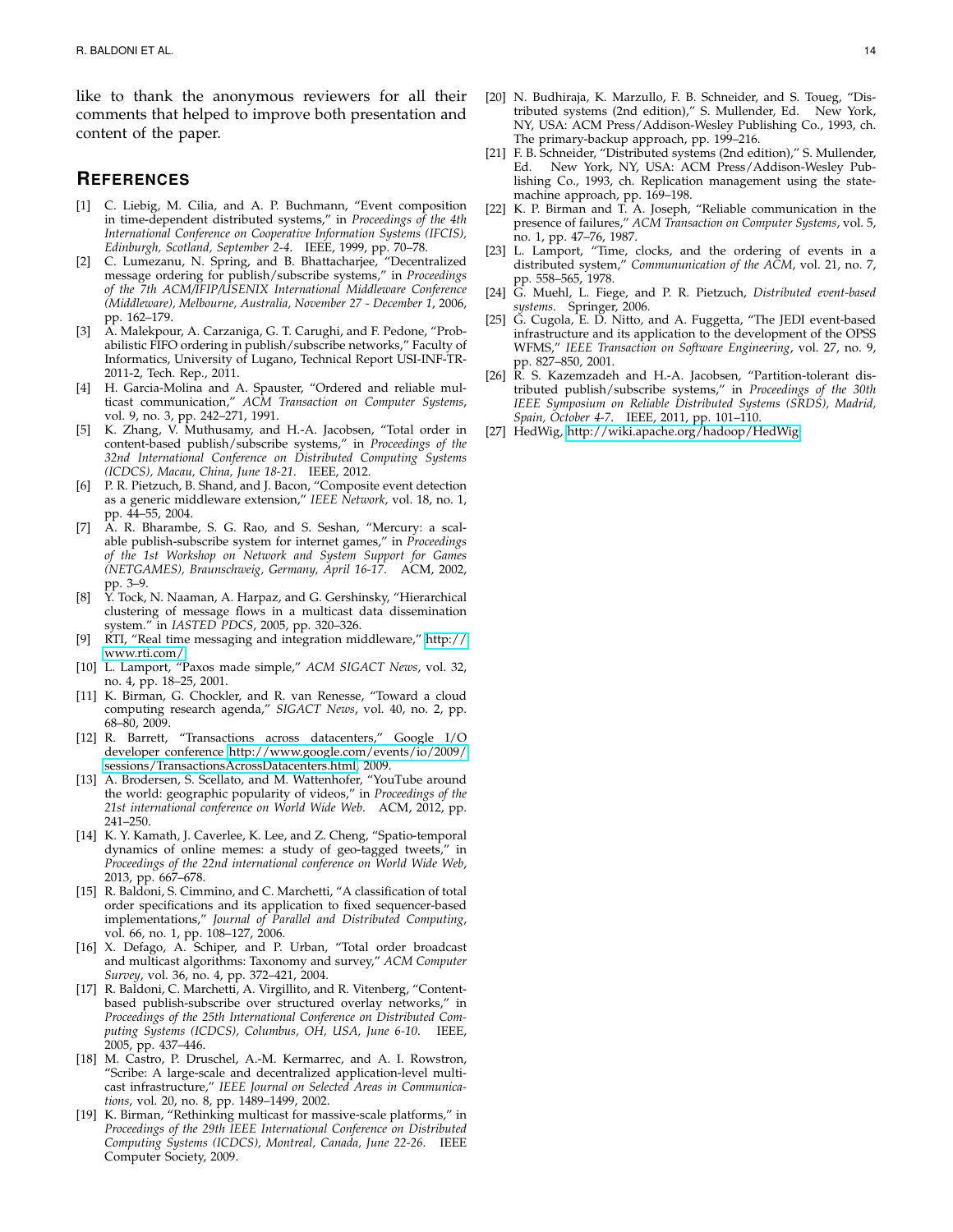# **APPENDIX ALGORITHM PSEUDO-CODE**

This section illustrates the pseudocode of the algorithm. Before proceeding with the description, we introduce the local data structures maintained by publishers, subscribers, and topic managers.

**Local data structures at each publisher**  $p_i$ : each publisher maintains locally the following data structures:

- $id_e$ : is a unique identifier associated to each event produced by  $p_i$ .
- $\bullet$  outgoing Events<sub>i</sub>: a set variable, initially empty, storing the events indexed by event id that are published by the upper application layer, and that are waiting for being published in the ENS.

**Local data structures at each subscriber**  $s_i$ : each subscriber maintains locally the following data structures:

- $subs_i$ : a set variable storing topics subscribed by  $p_i$ ;
- $sub\_LC_i$ : a set of  $$>$  pairs, where  $T_i$  is a$ topic identifier and  $sn_i$  is an integer value;  $sub\_LC_i$ contains a pair for each topic  $T_i \in subs_i$ . Initially, for each topic  $T_i \in \textit{subs}_i$  the corresponding sequence number is ⊥.
- to\_deliver<sub>i</sub>: a set variable storing  $\langle e, ts, T \rangle$  triple where  $e$  is an event (not in right order) notified by the ENS, ts is the timestamp attached to the event and  $T$  is the topic where the event has been published.

Local data structures at each topic manager  $TM_{T_i}$ : Each topic manager maintains locally the following data structures:

- $LC_{T_i}$ : is an integer value representing the sequence number associated to topic  $T_i$ , initially 0.
- $LLC_{T_i}$ : is a set of  $> pairs where  $T_j$  is a$ topic identifier and  $sn<sub>j</sub>$  is a sequence number. Such set contains an entry for each topic  $T_j \in \mathcal{SG}_{T_i}$  such that  $T_i \rightarrow T_j$ .
- $externalSubs_{T_i}:$  a set of  $$ is a subscription (i.e., a set of topics  $\{T_i, T_k \dots T_h\}$ ) and id is the subscriber identifier. Such a set contains all the subscriptions that include  $T_i$ .
- $SG_{T_i}$ : is a set containing identifiers of topics belonging to the sequencing group of  $T_i$ .

As an example, let us consider a system where  $S_i = \{T1, T2, T3\}$  and  $S_j = \{T1, T2\}$  are respectively the two subscriptions of subscribers  $s_i$  and  $s_j$ . The three variables *externalSubs* maintained by each topic manager are respectively:  $\text{externalSubs}_{T1} = \{ \langle i, S_i \rangle, \langle j, S_j \rangle \}$  $\text{externalSubs}_{T2} = \{ \langle i, S_i \rangle, \langle j, S_j \rangle \}$ , and  $externalSubs_{T3} = \{ \langle i, S_i \rangle \}.$ 

**The** PUBLISH() **Operation.** The algorithm for a PUBLISH() operation is shown in Figure [16.](#page-15-0) To simplify

- generateUniqueEventID $(e)$ : generates a locally unique identifier for a specific event e.
- next( $ts, T$ ): given a timestamp  $ts$  and a topic identifier  $T$ , the function returns the identifier of the topic  $T'$  preceding  $T$  in the timestamp  $ts$  according to the precedence relation  $\rightarrow$ . If such topic does not exist, then the function returns *null*. If a *null* value is passed as topic identifier, the function returns the last topic identifier contained in the timestamp.
- $getTMAddress(T):$  returns the network address of the topic manager  $TM_T$  responsible for topic  $T$ .
- update( $ts$ ,  $\lt T$ ,  $LC_T$   $>$ ): updates the event timestamp ts changing the pair  $\langle T, - \rangle$  with the pair  $\langle T, LC_T \rangle$ .
- updateLLC( $LLC, < T, sn' >$ ): modifies the set  $LLC$ by updating the pair corresponding to topic  $T$  with a pair  $\langle T, sn'' \rangle$ , where  $sn''$  is the maximum between sn (the sequence number already stored locally in LLC for topic  $T$ ) and  $sn'$  (i.e., the sequence number contained in the partially filled timestamp).

In addition, we have defined a more complex function, namely updateSequencingGroup(T,  $externalSubs_T$ ), that generates the sequencing group  $\mathcal{SG}_T$  by considering the set of subscriptions containing  $T$  (i.e., subscriptions stored in  $externalSubs_T$ ). The pseudo-code of the function is shown in Figure [15.](#page-14-0)

<span id="page-14-3"></span><span id="page-14-2"></span><span id="page-14-1"></span>function updateSequencingGroup(Ti, externalSubs): (01) **for each**  $\langle -, s \rangle \in extremalSubs$  **do**  $SG_{T_i} \leftarrow SG_{T_i} \cup s$ ; **endfor** (02) **for each**  $T_i \neq T_i \in SG_{T_i}$  **do** (02) **for each**  $T_j \neq T_i \in S G_{T_i}$  **do**<br>
(03) **let**  $S = \{s \in externalSubs | T_j \in s\};$ (04) **if**  $(|S| \le 1)$  **then**  $SG_{T_i} \leftarrow SG_{T_i}/\{T_j\}$  **endif** (05) **endfor** (06) return  $SG_T$ .

<span id="page-14-6"></span><span id="page-14-5"></span><span id="page-14-4"></span><span id="page-14-0"></span>Fig. 15. The updateSequencingGroup() function (for a topic manager  $TM_{T_i}$ ).

When an event  $e$  is published in a topic  $T$ , the publisher  $p_i$  executes the algorithm shown in Figure [16\(a\).](#page-15-1) In particular, it associates with  $e$  a unique identifier generated locally (line [01\)](#page-14-1), it puts the event, together with the topic and the corresponding identifier in a buffer (line [02\)](#page-14-2) and sends a CREATE\_PUB\_TS  $(id_e, i, T)$ message to the topic manager  $TM_T$ , associated with  $T$ (lines [03-](#page-14-3)[04\)](#page-14-4).

Receiving the CREATE\_PUB\_TS  $(id_e, i, T)$  message, the topic manager  $TM_T$  executes the algorithm shown in Figure [16\(b\).](#page-15-2) In particular, it first creates an empty timestamp  $ts_e$  containing an entry  $\langle T_j, \perp \rangle$  for each topic  $T_i$  belonging to the sequencing group of T (line [02\)](#page-14-2), it updates the sequence numbers of topics  $T_k$ following  $T$  in the topic ranking with the values locally stored in  $LLC_T$  (line [04\)](#page-14-4), it increments its local sequence number and updates the corresponding entry in  $ts_e$ (lines [06](#page-14-5) - [07\)](#page-15-3). Finally,  $TM_T$  sends a FILL\_IN\_PUB\_TS message containing the timestamp to the preceding topic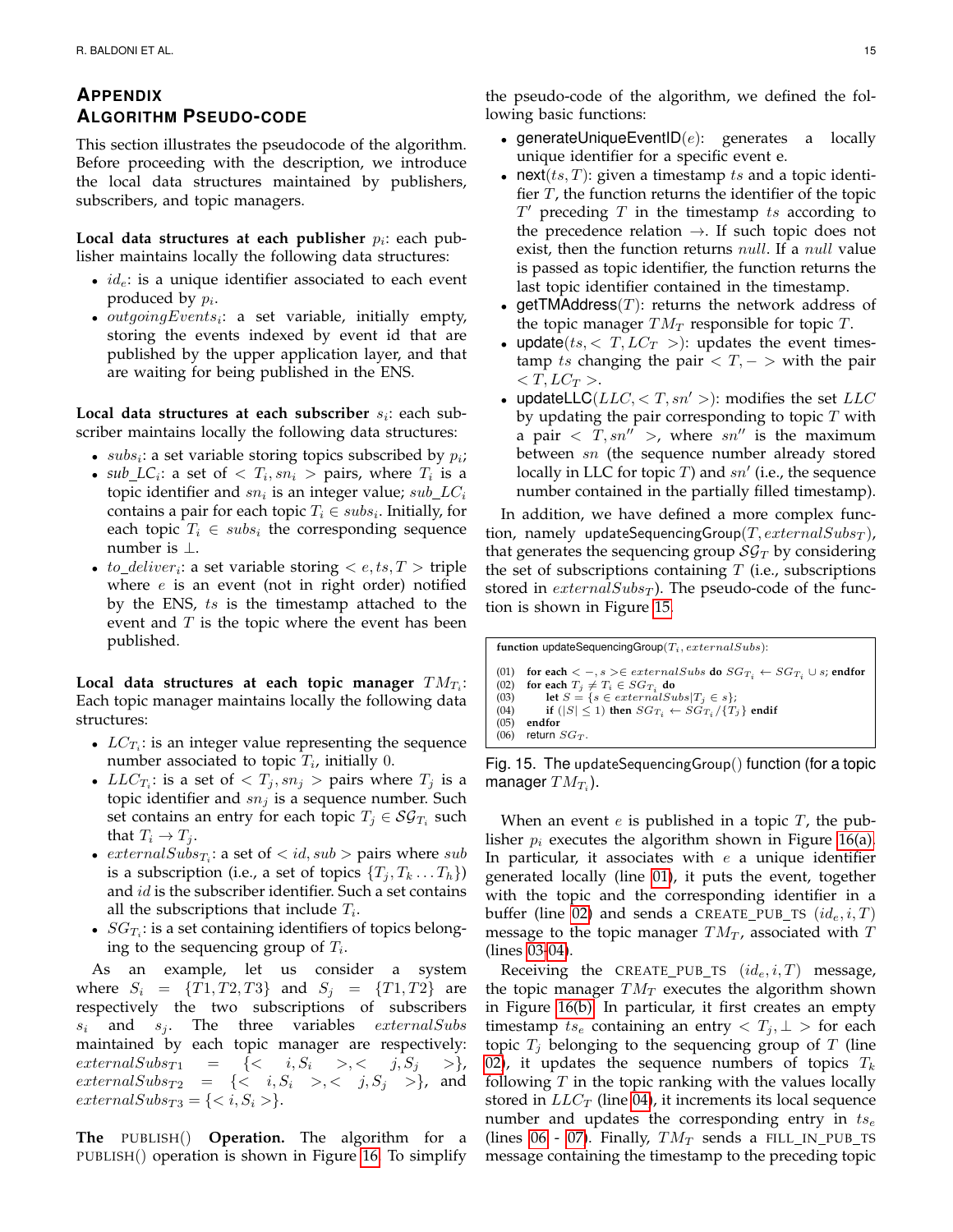**operation**  $PUBLISH(e, T)$ : (01)  $id_e \leftarrow$  generateUniqueEventID  $(e)$ ; (02) outgoingEvents ← outgoingEvents ∪ { $(e, id_e, T)$ };<br>(03) dest ← **oetTMAddress**(T):  $dest \leftarrow \text{getTMAddress}(T);$ (04) send CREATE\_PUB\_TS  $(id_e, i, T)$  to  $dest;$  $\overline{(05)}$  when EVENT\_TS  $(ts, e_{id})$  is delivered: (06) **let**  $\langle e, id_e, T \rangle \in outgoingEvents$ <br>(07) **such that**  $(e_{id} = id_e)$ ; (07) **such that**  $(e_{id} = id_e);$ <br>(08) **ENSpublish**( $\lt e, ts >$ , (08) ENSpublish( $\lt e, ts > T$ );<br>(09) outgoing Events  $\gets outq$  $outgoingEvents \leftarrow outgoingEvents / \{ < e, id_e, T > \}.$ (a) Publisher Protocol (for a publisher process  $p_i$ )

```
(01) when CREATE_PUB_TS (e_{id}, j, T) is delivered:
(02) for each T_j \in SG_{T_i} do ev\_ts \leftarrow ev\_ts \cup \{ \langle T_j, \bot \rangle \}; endfor
(03) for each \langle T_j, sn \rangle \in LLC_{T_i} do
(04) ev\_ts \leftarrow \text{update}(ev\_ts, < T_j, sn >);<br>(05) endFor:
(05) endFor;<br>(06) LC_{T_i} \leftarrow(06) LC_{T_i} \leftarrow LC_{T_i} + 1;<br>(07) ev \;ts \leftarrow \text{update}(ev \; i)ev\_ts \leftarrow \text{update}(ev\_ts, \langle T_i, LC_{T_i} \rangle);(08)<br>(09)t' \leftarrow \text{next}(ts, T_i);(09) if (t' = null)(10) then send EVENT_TS (ev\_ts, e_{id}) to p_j;<br>(11) else dest \leftarrow \text{getTMAddress}(t');
(11) else dest \leftarrow getTMAddress(t');
(12) send FILL_IN_PUB_TS (ev_ts, e_{id}, j) to dest;<br>(13) endif
             (13) endif
\overline{(14)} when FILL_IN_PUB_TS (ts, e_{id}, j) is delivered:
(15) for each \langle T_j, sn_j \rangle \in ts such that T_i \to T_j do<br>(16) LLC_{T_i} \leftarrow \text{updateLLC}(LLC_{T_i}, \langle T_j, sn_j \rangle);
(16) LLC_{T_i} \leftarrow \text{updateLLC}(LLC_{T_i}, <T_j, sn_j>);(17) endFor
(18) ts \leftarrow \text{update}(ts, \langle T_i, LC_{T_i} \rangle);(19)t' \leftarrow \text{next}(ts, T_i);(20) if (t' = null)(21) then send EVENT_TS (ts, e_{id}) to p_j;<br>(22) else dest \leftarrow \text{qetTMAddress}(t');
(22) else dest \leftarrow get \textsf{TMAddress}(t');
(23) send FILL IN PUB TS (ts, e_{id}, j) to dest;(24) endif.
```
<span id="page-15-14"></span><span id="page-15-12"></span><span id="page-15-11"></span><span id="page-15-6"></span><span id="page-15-5"></span><span id="page-15-4"></span><span id="page-15-2"></span>(b) TM Protocol (for a topic manager  $TM_{T_i}$  belonging to the multistage sequencer of T)

<span id="page-15-0"></span>Fig. 16. The publish() protocol.

manager until  $ts_e$  has been completed and it is finally returned to the publisher. The publisher (Figure [16\(a\)\)](#page-15-1) pulls the event from the buffer, attaches the timestamp and publishes both on the ENS (lines [06](#page-14-5) - [09\)](#page-15-1). Note that, when a topic manager receives a FILL\_IN\_PUB\_TS message, it just attaches its local sequence number (line [18\)](#page-15-4) and update its local  $LLC$  variable to keep track of the sequence numbers associated to topics with lower rank (lines [15](#page-15-5) - [17\)](#page-15-6).

**The** NOTIFY() **Operation.** When an event e is notified by the ENS, a subscriber  $s_i$  executes the algorithm shown in Figure [17.](#page-15-7) To simplify the pseudo-code of the algorithm, we defined the following basic functions:

- isNext( $ts, LC$ ): The function takes as parameter a timestamp  $ts$  and a local subscription clock  $LC$ and returns a boolean value. In particular, let  $k$ be the size of the timestamp, the function returns true if and only if there exist  $k-1 \, <\, T_i , sn_i \, > \,$ pairs in  $ts$  equal to those stored in  $LC$  and the last  $\langle T_j, sn_j \rangle$  pair in ts is such that  $\langle T_j, sn' \rangle \in LC$ and  $sn_j = sn' + 1$ .
- updateSubLC( $sub\_LC, < T, sn' >$ ): modifies the set  $sub\_LC$  by updating the pair corresponding to topic T with the pair  $\langle T, sn^{n} \rangle$  where sn<sup>n</sup> is the max-

imum between sn (the sequence number already stored locally in  $sub\_LC$  for topic T) and  $sn'$  (i.e., the sequence number contained in the timestamp).

**upon** ENSnotify( $\lt e, ts > T$ ):

```
(01) if (e = \text{subscriptionUpdate})<br>(02) then if (\forall < T, y > \in \text{sa})(02) then if (\forall \leq T_j, v \geq \in \text{sub\_LC}_i \mid T_j \neq T, \exists \leq T_j, v + 1 \geq \in ts)<br>(03) then for each \leq T_i, sn_i \geq \in ts such that (T_i \in \text{subs}) do
(03) then for each \langle T_j, sn_j \rangle \in ts such that (T_j \in subs_i) do updateSubLC(subL C_i, \langle T_j, sn_j \rangle);
(05) endFor
(06) else to_deliver<sub>i</sub> ← to_deliver<sub>i</sub> ∪ { < e, ts, T > };<br>(07) endif
                      (07) endif
(08) endif
(09) if ((T \in subs_i) \land (e \neq \text{subscripthold})<br>(10) then if (isNext(ts, sub_LC<sub>i</sub>) = true)
(10) then if (isNext(ts, sub\_LC_i) = true)<br>(11) then trigger notify (e, T);
(11) then trigger notify (e, T);<br>
(12) for each (< T_j, v > ∈ sub_LC_i)<br>
(13) if(∃ < T_j, v' > ∈ ts)(14) then updateSubLC(sub\_LC_i, < T_j, v >);<br>(15) endif
(15) endif
(16) endfor<br>(17) else to else to else
(17) else to\_deliver_i \leftarrow to\_deliver_i \cup \{<e, ts, T>\};<br>(18) endif
(18) endif
         (19) endif
\overline{\text{(20)} \quad \text{when $\exists < e, ts, T>∈ to\_deliver_i| \text{isNext}(ts, sub\_LC_i)=\text{true}$}}(21) to_deliver<sub>i</sub> ← to_deliver<sub>i</sub> \ { < e, ts, T > };<br>(22) trigger notify (e, T)(22) trigger notify (e, T)<br>(23) for each (< T_i, v>(23) for each (<i>T<sub>j</sub></i>, <i>v</i> > ∈ <i>sub</i><sub>-</sub><i>LC<sub>i</sub></i>)<br>
(24) if (∃ < <i>T<sub>j</sub></i>, - > ∈ <i>ts</i>)(25) then updateSubLC(sub\_LC_i, < T_j, v >);<br>(26) endFor
              (26) endFor
```
<span id="page-15-13"></span><span id="page-15-7"></span>

A subscriber  $s_i$  first checks if the event e is a subscriptionUpdate event for some topic  $T$  (line [01\)](#page-14-1). If so, the subscriber checks if all previous events published on its subscribed topics have been notified by comparing the subscription timestamp with the local subscription one. This is done by checking entry by entry that all the sequence numbers (except the one associated to  $T$ ) stored in the local subscription timestamp are equal to the one contained in the event timestamp -1. In this case,  $s_i$  uses the event timestamp to update its local subscription clock  $sub\_LC_i$  (lines [02](#page-14-2) - [05\)](#page-14-6), otherwise it buffers the event and processes it later.

If the event is a generic application event,  $s_i$  checks if the topic  $T$  of the notified event is actually subscribed and then checks if it has been notified by the ENS in the right order (line [10\)](#page-15-8). If such condition is satisfied, the event  $e$  is notified to the application (line [11\)](#page-15-9) and the local subscription clock  $sub\_LC_i$  is updated with the sequence numbers contained in the event timestamp (lines [12](#page-15-10) - [16\)](#page-15-11).

On the contrary, if the event  $e$  is not in the right order, the subscriber  $s_i$  buffers e (line [17\)](#page-15-6) and continuously checks, by comparing its timestamp with the local subscription clock, when it is in the right order (lines [20](#page-15-12) - [26\)](#page-15-13).

**The** SUBSCRIBE() **and** UNSUBSCRIBE() **Operations.** The algorithm for a SUBSCRIBE() operation is shown in Figure [18.](#page-16-0) To simplify the pseudo-code of the algorithm, in addition to the functions used in the PUBLISH() algorithm, we defined the createSubTimestamp( $sub$ ) function, that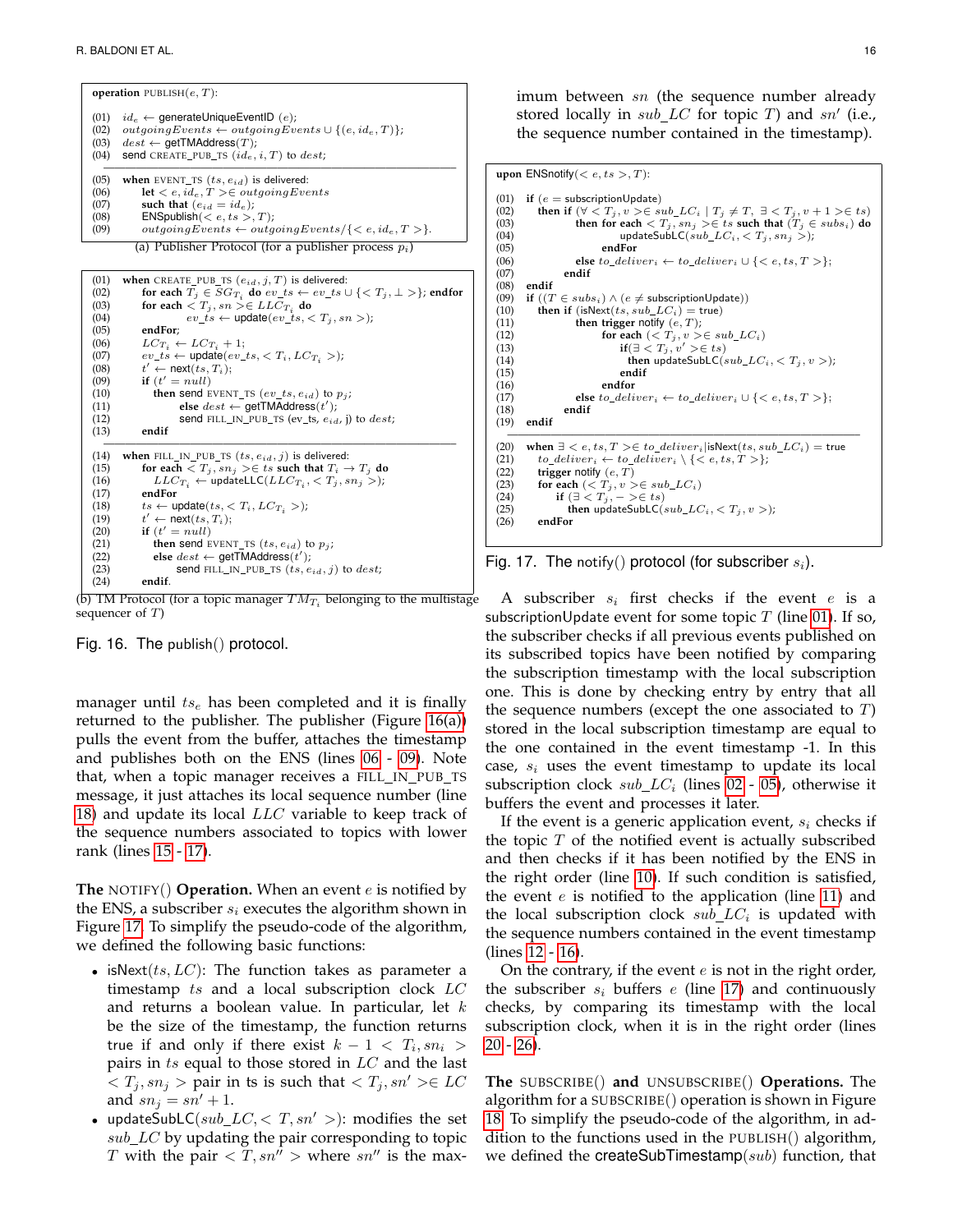**operation** SUBSCRIBE(T): (01)  $ENSsubscript (T);$ ————————————————————————————————– (02) **upon** ENSsubscribeReturn(T): (03)  $subs_i \leftarrow subs_i \cup \{T\}$ (04) **for each**  $T_j \in subs_i$  **do**  $ts \leftarrow ts \cup \{T_j, \perp\}$  **endFor** (05)  $t' \leftarrow \text{next}(ts, null);$  $(06)$  dest  $\leftarrow$  getTMAddress $(t')$ ; (07) send FILL\_IN\_SUB\_TS  $(ts, (subs_i \cup \{T\}), id)$  to  $dest;$ ————————————————————————————————– (08) **when** COMPLETED\_SUB\_VC  $(ts, s)$  is delivered:<br>(09)  $sub\_LC_i \leftarrow ts$ ; (09)  $sub\_LC_i \leftarrow ts;$ <br>(10)  $e \leftarrow \text{subscinition}$ (10)  $e \leftarrow \text{subscript} \cup \text{Update};$ <br>(11) for each  $T_i \in \text{subs}_i$  do (11) **for each**  $T_j \in subs_i$  **do** ENSpublish( $\langle e, ts \rangle, T_j$ ) **endFor**;<br>(12) **trigger** subscribeReturn(*T*); (12) **trigger** subscribeReturn(T);





(b) TM Protocol

<span id="page-16-0"></span>Fig. 18. The subscribe() protocol.

creates an empty subscription timestamp, i.e., a set of  $\langle T, sn \rangle$  pairs, where T is a topic identifier and sn is the sequence number for T, initially set to  $\bot$ . The subscription timestamp contains a pair for each topic  $T$ of a subscription S.

When a subscriber  $s_i$  wants to subscribe a new topic  $T$ , it executes the algorithm shown in Figure [18\(a\).](#page-15-10) In particular, it first invokes the ENSsubsribe $(T)$  operation to make the subscription active on the ENS (line [01\)](#page-14-1) and blocks until such operation completes. When the subscription is active on the ENS,  $s_i$  adds the topic  $T$ to the list of subscribed topics and creates an empty subscription timestamp through the createSubTimestamp function (including also topic  $T$ ). Then, it sends a FILL\_IN\_SUB\_TS  $(ts, (subs_i \cup \{T\}), id)$  message to fill the timestamp and to forward the new subscription to the topic manager  $TM_{T_k}$  responsible for the last topic in the subscription, according to the precedence relation  $\rightarrow$ (lines [03-](#page-14-3)[07\)](#page-15-3).

Upon the delivery of a FILL\_IN\_SUB\_TS message, each topic manager  $TM_{T'}$  executes the algorithm shown in Figure [18\(b\).](#page-15-14) In particular,  $TM_{T'}$  updates its  $externalSubs_k$  variable with the new subscription (line [02\)](#page-14-2), recomputes the sequencing group  $\mathcal{SG}_{T'}$  (line [03\)](#page-14-3) and updates the sequence numbers of topics with lower rank (lines [04](#page-14-4) - [06\)](#page-14-5), increments its local sequence number (line [07\)](#page-15-3), updates its entry in the subscription timestamp (line [08\)](#page-15-15), and finally forwards the FILL\_IN\_SUB\_TS message to the preceding topic manager until it is completed and



(b) TM Protocol

<span id="page-16-1"></span>Fig. 19. The unsubscribe() protocol.

returned to the subscriber.

When the subscriber  $s_i$  receives the completed subscription timestamp, it updates its local subscription clock (line [09\)](#page-15-1) and publishes a subscriptionUpdate event on each topic  $T_i$  belonging to its subscription to keep other subscribers aligned with the subscription local clock (lines [10](#page-15-8) - [11\)](#page-15-9). Finally, it returns from the operation to notify the application that the subscription is now active (line [12\)](#page-15-10).

The algorithm for the UNSUBSCRIBE() operation is shown in Figure [19.](#page-16-1) A subscriber that wants to unsubscribe from a topic  $T$ , removes it from the set of subscribed topics (line [01\)](#page-14-1) and, then, informs all topic managers of these topics with the updated subscription through an UPDATE SUB message (lines [02](#page-14-2)[-05\)](#page-14-6), including the topic manager of  $T$  that will receive an empty subscription (lines [06-](#page-14-5)[07\)](#page-15-3). When receiving an UPDATE SUB message (Figure [19\(b\)\)](#page-15-15), topic managers update the  $externalSubs$  set accordingly with the received subscription, recompute the sequencing group, and remove topics that are no more in the sequencing group from the  $LLC_T$  set.

# **APPENDIX CORRECTNESS PROOF**

In this section we will show that the TNO property holds for any pair of events.

Definition 5: Given a generic subscriber  $s_i$ , let us denote  $\tau_n(i,e)$  the time instant in which  $s_i$  is notified of  $e$ by the system.

<span id="page-16-2"></span>*Lemma 1:* Let  $e_1$  and  $e_2$  be two events both published in a topic T. If a subscriber  $s_i$  notifies  $e_1$  before  $e_2$  and the sequencing group  $\mathcal{SG}_T$  does not change during the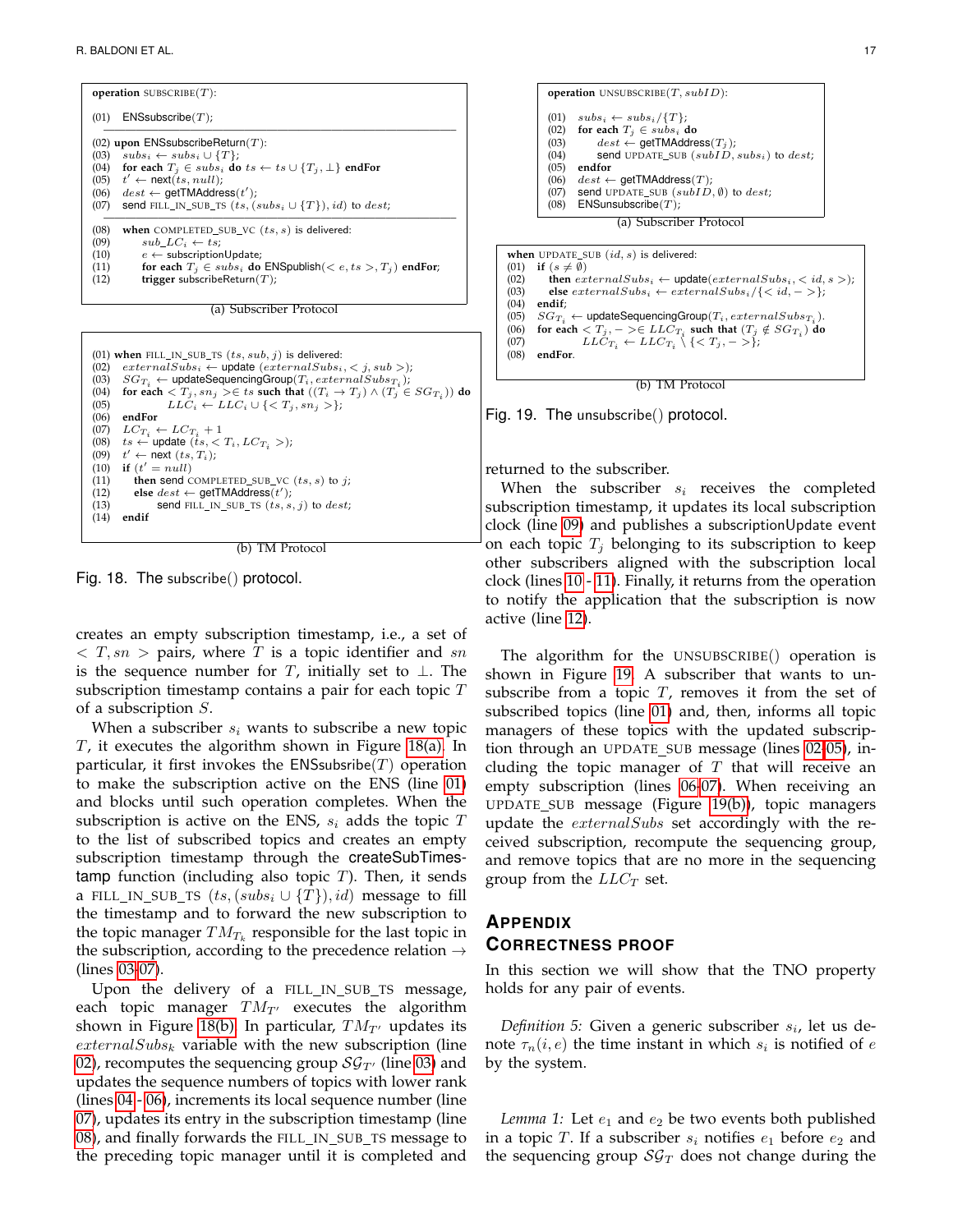two publish operations, then any other subscriber that notifies both  $e_1$  and  $e_2$  will notify  $e_1$  before  $e_2$ .

**Proof** Let us suppose by contradiction that there exist two subscribers, namely  $s_i$  and  $s_j$ , and that  $s_i$  notifies  $e_1$ and then  $e_2$  (i.e.,  $\tau_n(i, e_1) < \tau_n(i, e_2)$ ), while  $s_i$  notifies  $e_2$ and then  $e_1$  (i.e.,  $\tau_n(j, e_2) < \tau_n(j, e_1)$ ).

Given a generic subscriber  $s_x$  notifying both  $e_1$  and  $e_2$ , it follows that at time  $\tau_n(x, e_1)$ ,  $T_1 \in S_x$  and at time  $\tau_n(x,e_2)$ ,  $T_2 \in S_x$ . Moreover,  $sub\_LC_x \leq ts_{e_1}$  at time  $\tau_n(x, e_1)$  and  $sub\_LC_x() \leq ts_{e_2}$  at time  $\tau_n(x, e_2)$ .

Given the two timestamps  $ts_{e_1}$  and  $ts_{e_2}$  associated respectively with  $e_1$  and  $e_2$ , let us first consider how they have been created and then let us show that it is not possible to have inversions in the notification order.

Let  $p_k$  and  $p_h$  be respectively the publishers of events  $e_1$  and  $e_2$ . When a publisher publishes an event, it executes line [04](#page-14-4) of Figure [16\(a\)](#page-15-1) and it sends a CRE-ATE\_PUB\_TS message. Let us assume, without loss of generality, that  $TM_T$  delivers first the CREATE PUB TS message sent by  $p_k$  and then the CREATE\_PUB\_TS message sent by  $p_h$ .

Let v be the value of  $LC_T$  at  $TM_T$  when it delivers the CREATE\_PUB\_TS message sent by  $p_k$ . When  $TM_T$  delivers such a message, it creates an empty event timestamp  $t s_{e_1}$ , adds to  $t s_{e_1}$  the pairs  $< T_j, s n_j >$  stored locally in  $LLC_T$  and containing sequence numbers associated with all the topics  $T_j$  preceding T in  $\mathcal{SG}_T$  according with the topic rank, increments its local clock (i.e.,  $LC_T = v + 1$ ), and includes the pair  $\langle T, v+1 \rangle$  in  $ts_{e_1}$  (lines [03](#page-14-3) - [04,](#page-14-4) Figure [16\(b\)\)](#page-15-2). Two cases can happen:

- $1)$   $ts_{e_1}$  **contains only the entry for**  $T$  **and for topics in** *LLC<sub>T</sub>* (line [05\)](#page-14-6):  $ts_{e_1} = \{ ,  \cdots <$  $T_j, y >\}$  (with  $\langle T_j, x \rangle \cdots \langle T_j, y \rangle \in LLC_T$ ) and  $TM_T$  returns the completed timestamp to the publisher for the publication in the ENS.
- 2)  $ts_{e_1}$  **contains more entries (lines [06](#page-14-5) - [09\)](#page-15-1)**: in this case, there exists a topic  $T'$  following  $T$  in the topic order and  $TM_T$  sends a FILL\_IN\_PUB\_TS message to  $TM_{T'}$ . Receiving such a message,  $TM_{T'}$  just updates the pair  $\langle T', \perp \rangle$  contained in  $ts_{e_1}$  with the current value of  $LC_{T'}$  and checks if there exists a topic  $T''$  following  $T'$  in the timestamp. If so, it forwards the FILL\_IN\_PUB\_TS message to  $TM_{T''}$ , otherwise, it returns  $ts_{e_1}$  to the publisher (lines [11](#page-15-9) - [16\)](#page-15-11).

When  $TM_T$  delivers the CREATE\_PUB\_TS message sent by  $p_h$ , it follows the same steps: it creates a template  $ts_{e_2}$ for the timestamp, increments its local sequence number (i.e.,  $LC_T = v + 2$ ), includes the pair  $\langle T, v + 2 \rangle$  in  $ts_{e_2}$ , and sends the timestamp to the publisher or to the following topic manager.

Let us note that  $TM_T$  updates sequence numbers of topics stored in  $LLC_T$  by following a monotonic increasing order, i.e., it always takes the maximum between the one already stored locally and the one in the received timestamp (cfr. lines [15-](#page-15-5)[17,](#page-15-6) Figure [16\(b\)\)](#page-15-2).

Considering that the sequencing groups are not changing, the timestamp will always include the same entries, i.e.,  $ts_{e_1}$  and  $ts_{e_2}$  contain a set of pairs differing only for the sequence numbers associated with each topic. In particular, considering that (i) a topic manager can only increment its local sequence number when a publication occurs, and (ii) topic managers are connected through FIFO channels, it follows that for each topic  $T_i$  the sequence number  $v'$  associated with  $T_i$  in  $t s_{e_2}$  cannot be smaller than the one associated with  $T_i$  in  $ts_e$ . Therefore,  $ts_{e_1} < ts_{e_2}.$ 

Considering that (i) as soon as an event  $e$  is notified to the application layer, the local subscription clock of the subscriber is updated according to the event timestamp (line [14,](#page-15-14) Figure [17\)](#page-15-7), and that (ii)  $ts_{e_1} < ts_{e_2}$ , we have that  $s_i$  evaluating the notification condition at line [09](#page-15-1) will store the event  $e_2$  in the  $to\_deliver_j$  buffer. This leads to a contradiction as  $e_2$  will never be notified before  $e_1$ .

 $\square_{Lemma\ 1}$  $\square_{Lemma\ 1}$  $\square_{Lemma\ 1}$ 

<span id="page-17-1"></span>*Lemma 2:* Let  $e_1$  and  $e_2$  be two events published respectively in topics  $T_1$  and  $T_2$ , with  $T_1 \neq T_2$ . Let us assume that the sequencing groups  $\mathcal{SG}_{T_1}$  and  $\mathcal{SG}_{T_2}$  do not change during the two publish operations. If a subscriber  $s_i$  notifies  $e_1$  before  $e_2$  then any other subscriber that notifies both  $e_1$  and  $e_2$  will notify  $e_1$  before  $e_2$ .

**Proof** For ease of presentation and without loss of generality, let us assume that  $T_1$  and  $T_2$  are the only two topics subscribed by both  $s_i$  and  $s_j^4$  $s_j^4$  (i.e.,  $\{T_1, T_2\} \subseteq S_i, S_j$ ).

Let us suppose by contradiction that there exist two subscribers, namely  $s_i$  and  $s_j$ , that notify both  $e_1$  (published in topic  $T_1$ ) and  $e_2$  (published in topic  $T_2$ ) but  $s_i$ notifies  $e_1$  and then  $e_2$  (i.e.,  $\tau_n(i, e_1) < \tau_n(i, e_2)$ ), while  $s_i$ notifies  $e_2$  and then  $e_1$  (i.e.,  $\tau_n(j, e_2) < \tau_n(j, e_1)$ ).

Given a generic subscriber  $s_x$ , if it notifies both  $e_1$  and  $e_2$ , it follows that, at time  $\tau_n(x, e_1)$ ,  $T_1 \in S_x$  and at time  $\tau_n(x,e_2)$ ,  $T_2 \in S_x$ . Moreover,  $sub\_LC_x \leq ts_{e_1}$  at time  $\tau_n(x, e_1)$  and  $sub\_LC_x \leq ts_{e_2}$  at time  $\tau_n(x, e_2)$ .

Given the timestamps  $ts_{e_1}$  and  $ts_{e_2}$  associated respectively with  $e_1$  and  $e_2$ , let us first consider how they have been created and then let us show that it is not possible to have inversions in the notification order.

Without loss of generality, let us assume that  $T_1$  has higher precedence than  $T_2$  in the topic order.

Considering how sequencing groups (and consequently timestamps) are defined by the updateSequencingGroup function shown in Figure [15,](#page-14-0) each event published in  $T_1$  will have attached a timestamp containing the pairs  $\langle T_1, x_1 \rangle, \langle T_2, x_2 \rangle$  and each event published in  $T_2$  will have attached a timestamp containing the pairs  $,$ .

<span id="page-17-0"></span>4. The proof can be easily extended to multiple intersections, by iterating the reasoning for any pair of topics that appears in more than one subscription.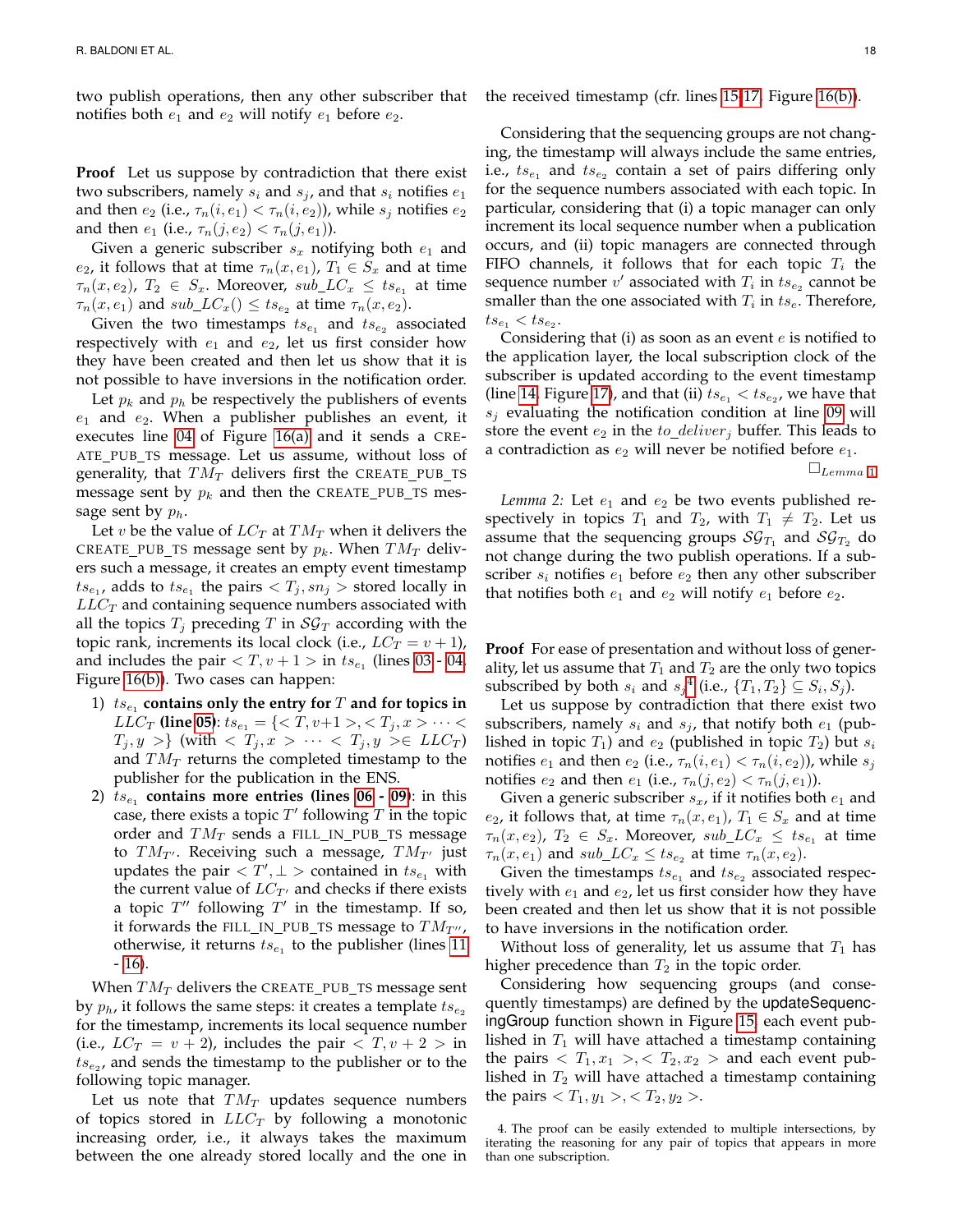When  $e_2$  is published by the application layer, the publisher sends a CREATE\_PUB\_TS request for the event timestamp to  $TM_{T_2}$  (line [04,](#page-14-4) Figure [16\(a\)\)](#page-15-1). Receiving such a request,  $TM_{T_2}$  executes line [02](#page-14-2) of Figure [16\(b\)](#page-15-2) and creates an empty event timestamp containing entries for  $T_1$  and  $T_2$  (i.e.,  $ts_{e_2} \supseteq < T_1, \perp > , < T_2, \perp > ,$ increments its local clock, let's say to a value  $v$  (line [06\)](#page-14-5), updates its component of the timestamp with its local clock (i.e.,  $ts_{e_2} \supseteq < T_1, \perp >, < T_2, v >$ ), and sends a FILL\_IN\_PUB\_TS message containing  $t s_{e_2}$  to the following topic manager selected in the event timestamp according to the precedence relation  $\rightarrow$  (i.e., to  $TM_{T_1}$ ). Delivering such message,  $TM_{T_1}$  will execute lines [15](#page-15-5) - [17,](#page-15-6) Figure [16\(b\)](#page-15-2) by storing locally the pair  $\langle T_2, v \rangle$  in its  $LLC_1$ variable.

The same procedure is executed when  $e_1$  is published. Note that, since  $T_1 \rightarrow T_2$ , it follows that the pair  $\langle T_2, v \rangle$  contained in  $ts_{e_2}$  will be attached to  $ts_{e_1}$ .

In the worst case scenario, due to concurrency in the timestamp creation procedure,  $TM_{T_1}$  can either deliver first the CREATE PUB TS message sent from the publisher of  $e_2$  and then the FILL\_IN\_PUB\_TS message sent by  $TM_{T_2}$  or vice-versa, it can first manage the FILL\_IN\_PUB\_TS message and then the CREATE\_PUB\_TS one:

- 1)  $TM_{T_1}$  delivers the CREATE\_PUB\_TS message for **event**  $e_1$  and then the FILL\_IN\_PUB\_TS message  ${\bf for}$   $ts_{e_2}$ . Delivering the <code>CREATE\_PUB\_TS</code> for event  $e_1$ ,  $TM_{T_1}$  creates an empty event timestamp for  $e_1$  (i.e.,  $ts_{e_1}$  ⊇ $<$   $T_1$ , ⊥ >,  $<$   $T_2$ , ⊥ >), updates the entry related to  $T_2$  with the pair  $\langle T_2, v' \rangle$  stored locally in  $LLC_1$  (with  $v' \leq v$ ), updates its local clock to  $v_1 + 1$ , updates its timestamp component with its local clock (i.e.,  $ts_{e_1} \geq < T_1, v_1 + 1 >$  $\lambda$ ,  $\langle T_2, v' \rangle$ , and sends a FILL\_IN\_PUB\_TS request containing  $ts_{e_1}$  to the following topic manager in the topic order (if any) or directly to the publisher. Delivering the FILL\_IN\_PUB\_TS message for  $ts_{e_2}$ ,  $TM_{T_1}$  executes line [11](#page-15-9) of Figure [16\(b\),](#page-15-2) and updates its timestamp component with its local clock (i.e.,  $ts_{e_2} \geq \langle T_1, v_1 + 1 \rangle, \langle T_2, v \rangle$ . Then, it sends a FILL\_IN\_PUB\_TS request containing  $ts_{e_2}$  to the following topic manager in the topic order (if any) or directly to the publisher.
- 2)  $TM_{T_1}$  delivers the FILL\_IN\_PUB\_TS message for ts<sup>e</sup><sup>2</sup> **and then the** CREATE PUB TS **message for event**  $e_1$ . Delivering the FILL\_IN\_PUB\_TS message for  $ts_{e_2}$ ,  $TM_{T_1}$  executes line [18](#page-15-4) of Figure [16\(b\),](#page-15-2) updates its timestamp component with its local clock (i.e.,  $ts_{e_2} \supseteq \langle T_1, v_1 \rangle, \langle T_2, v \rangle$ ), and updates its  $LLC_1$  variable by storing the pair  $\langle T_2, v \rangle$ . Then, it sends a FILL\_IN\_PUB\_TS request containing  $ts_{e_2}$ to the following topic manager in the topic order. On the contrary, delivering the CREATE\_PUB\_TS for event  $e_1$ ,  $TM_{T_1}$  creates the template for the event timestamp (i.e.,  $ts_{e_1} \supseteq \langle T_1, \perp \rangle$ ), updates the entry related to  $T_2$  with the pair  $\langle T_2, v \rangle$ stored locally in  $LLC_1$ , updates its local clock to

 $v_1 + 1$ , updates its timestamp component with its local clock (i.e.,  $ts_{e_1} \supseteq \langle T_1, v_1 + 1 \rangle$ ), and sends a FILL\_IN\_PUB\_TS request containing  $ts_{e_1}$  to the following topic manager in the topic order (if any) or directly to the publisher.

Let us now consider the behavior of  $s_i$  and  $s_j$  when the notification is triggered by the ENS.

- Subscriber  $s_i$ . At time  $\tau_n(i, e_1)$ ,  $s_i$  notifies  $e_1$  and then updates its local clock by executing lines [04](#page-14-4) - [11](#page-15-9) of the notification procedure. In particular,  $s_i$  updates  $sub\_LC_i$  with the pair  $\langle T_1, v_1 \rangle$  (or  $\langle T_1, v_1+1 \rangle$ . At time  $\tau_n(i, e_2)$ ,  $s_i$  is notified by the ENS about  $e_2$ . Since it has updated only the  $sub\_LC_i$ entry corresponding to  $e_1$ , and considering that the value v has been assigned to  $T_2$  for  $e_2$ , it means that  $sub\_LC_i \leq ts_{e_2}$  and also  $e_2$  can be notified.
- **Subscriber**  $s_j$ . At time  $\tau_n(j, e_2)$ ,  $s_j$  receives  $e_2$  that contains the entry  $\langle T_1, v_1 + 1 \rangle$  associated to  $e_1$ . However, since  $e_1$  has not yet been received, the  $sub\_LC_i$  data structure is not updated and the isNext() function returns false. As a consequence,  $s_i$ will buffer  $e_2$  for a future notification when  $e_1$  will be notified, and we have a contradiction.

 $\square_{Lemma\ 2}$  $\square_{Lemma\ 2}$  $\square_{Lemma\ 2}$ 

<span id="page-18-0"></span>*Lemma 3:* Let  $s_i$  be a subscriber that invokes a subscribe(T) operation at time t. If the ENS is reliable, then  $s_i$  eventually generates the subscribeReturn(T) event.

**Proof** The subscribeReturn( $T$ ) event is triggered by a subscriber  $s_i$  in line [12,](#page-15-10) Figure [18\(a\)](#page-15-10) when it delivers a COM-PLETED\_SUB\_VC message. Such message is generated by the topic manger  $TM_{T_k}$  responsible of the highest ranked topic in the subscription of  $s_i$  (line [11,](#page-15-9) Figure [18\(b\)\)](#page-15-14) when delivering a FILL\_IN\_SUB\_TS message. Such message is originally generated by the subscriber itself and then forwarded by topic managers responsible of topics in the subscription (line [13,](#page-15-16) Figure [18\(b\)\)](#page-15-14). Considering that (i) the FILL IN SUB TS message is generated by the subscriber after the subscription is active on the ENS, (ii) the ENS guarantees that eventually such event happens, and (iii) messages are not lost in the forwarding chain, we have that the claim simply follows.

 $\square_{Lemma\ 3}$  $\square_{Lemma\ 3}$  $\square_{Lemma\ 3}$ 

<span id="page-18-1"></span>*Lemma 4:* Let  $s_i$  be a subscriber that invokes a subscribe(T) operation at time t and let  $t + \Delta$  be the time at which the subscribe operation terminates. If the ENS is reliable, then  $s_i$  will notify all the events published in T at time  $t' > t$ .

**Proof** Let us suppose by contradiction that there exists an event  $e$  published in the new subscribed topic  $T$ after the subscription operation ends and that  $s_i$  never notifies such event. When the subscription terminates,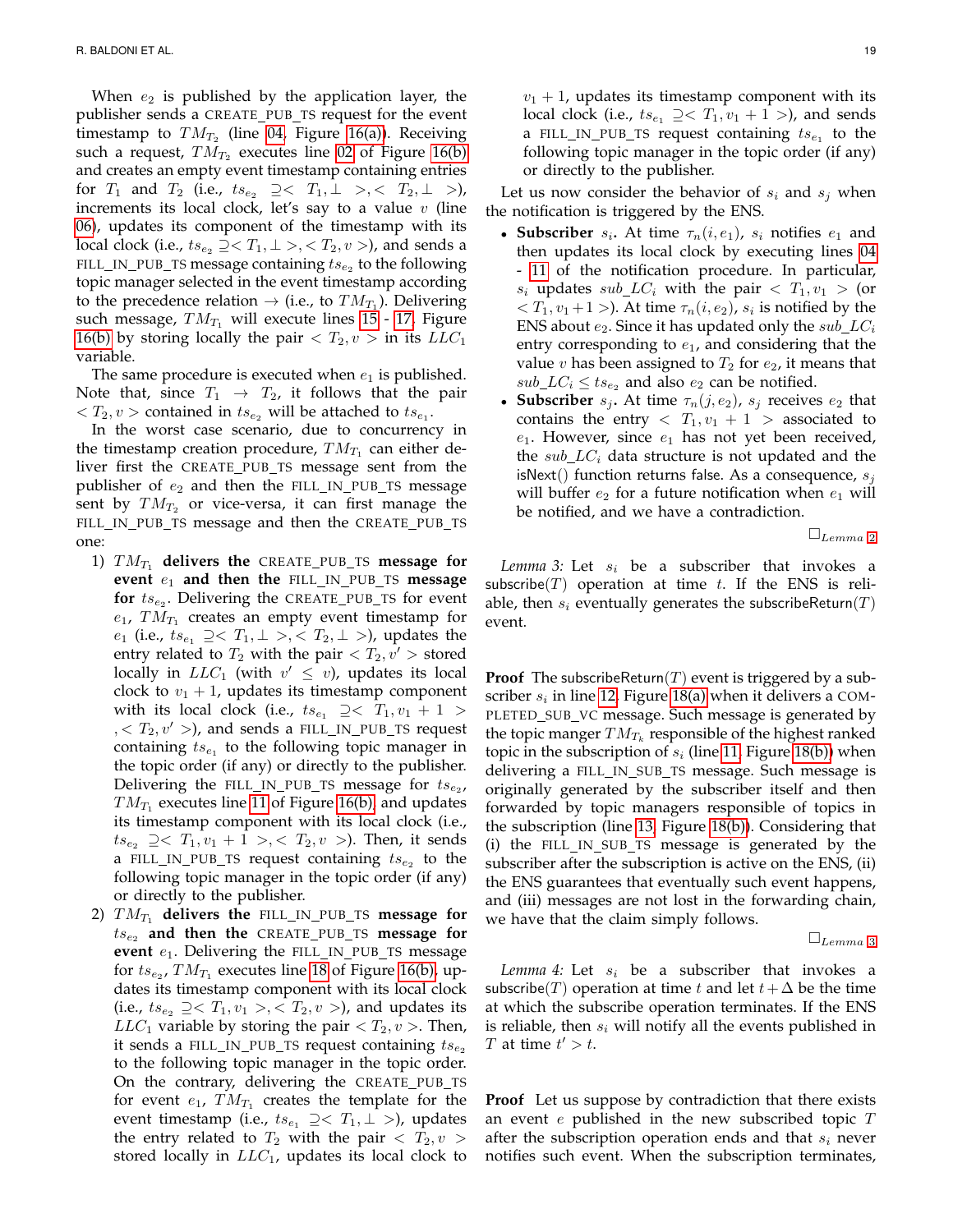the subscriber  $s_i$  updates its local subscription clock with the pairs contained in the subscription timestamp (line [09,](#page-15-1) Figure [18\(a\)\)](#page-15-10). Let  $sub\_LC_i = \{<~T_i, v_i > ,$  $\cdots < T_k, v_k >$ } be such local subscription clock at time  $t + \Delta$ . Let us consider now the first event e published after time  $t + \Delta$ . When *e* is published, the publisher executes the algorithm in Figure [16](#page-15-0) requesting topic managers in its sequencing group to fill in its timestamp. In particular,  $TM_T$  creates the timestamp and fills in its entry by incrementing its sequence number and adding the pair  $\langle T, v+1 \rangle$ . When such event is notified to  $s_i$ , it checks if the event can be notified immediately as it is the next with respect to the local subscription timestamp. Two cases can happen:

- 1) isNext( $ts, sub\_LC_i$ ) = true. In this case, the event is immediately notified and we have a contradiction.
- 2) isNext( $ts, sub\_LC_i$ ) = false. In this case, the event is stored in the  $to\_deliver_i$  buffer while the subscriber waits until this events will be the next to be notified. Let un note that the ENS is reliable. Thus, published events will be eventually notified and the local subscription clock will be increased until the condition becomes true and the claim follows.

 $\square_{Lemma\ 4}$  $\square_{Lemma\ 4}$  $\square_{Lemma\ 4}$ 

<span id="page-19-0"></span>*Lemma 5:* Let  $\mathcal{SG}_{T_1}, \mathcal{SG}_{T_2}, \cdots$  .  $\mathcal{SG}_{T_n}$  be the sequencing groups of topics  $T_1, T_2, \ldots, T_n$  at time t. Let  $s_i$  be a subscriber that invokes subscribe( $T$ ) at time  $t$  and let  $\mathcal{SG'}_{T_1}$ ,  $\mathcal{SG'}_{T_2}$ ,  $\ldots \mathcal{SG'}_{T_n}$  be the sequencing groups after the subscription operation ends at time  $t + \Delta$  (i.e., when  $s_i$  triggers subcribeReturn $(T)$ ). For each  $T_i$ ,  $\mathcal{SG}_{T_i} \subseteq \mathcal{SG'}_{T_i}$ .

**Proof** For each topic  $T_i$ , its sequencing group  $\mathcal{SG}_{T_i}$ is calculated by considering the union of all the subscriptions containing  $T_i$ , stored locally at  $TM_{T_i}$  in the  $externalSubs_i$  variable, and will include all the topics  $T_j$ such that there exist at least two subscriptions including both  $T_i$  and  $T_j$  (lines [02-](#page-14-2) [05,](#page-14-6) Figure [15\)](#page-14-0).

At time t, when a subscriber  $s_i$  invokes a subscribe $(T)$ operation, it executes the protocol in Figure [18\(a\)](#page-15-10) and will advertise that its subscription is changed by sending a FILL\_IN\_SUB\_TS message that will flow through all the TMs responsible for topics in the subscription, from the last to the first in the topic order.

When a topic manager  $TM_j$  delivers such FILL\_IN\_SUB\_TS message at a certain time  $t' \in [t, t + \Delta]$ , it will update its  $externalSubs_j$  set with the new subscription (line [02,](#page-14-2) Figure [18\(b\)\)](#page-15-14) and will use this set to compute the new sequencing group  $\mathcal{SG'}_{T_j}$  when creating timestamps.

For each of these topics  $T_j$ , updating the  $externalSubs_j$  variable with a subscription including  $T$ may cause a change of  $\mathcal{SG}_{T_j}$  and the following cases can happen:

1)  $\mathbf{T} \in \mathcal{SG}_{\mathbf{T}_{\mathbf{j}}}$  at time t. If  $T \in \mathcal{SG}_{T_{\mathbf{j}}},$  it means that  $T \in$  $externalSubs<sub>i</sub>$  at time t. Thus, the new subscription

of  $s_i$  has no effect on it,  $\mathcal{SG}_{T_j} = \mathcal{SG'}_{T_j}$  and the claim follows.

- 2)  $\mathrm{T} \notin \mathcal{SG}_{\mathrm{T_j}}$  **at time** t. Two further cases can happen:
	- a)  $\mathbf{T} \notin$  externalSubs<sub>i</sub> at time t. At time t, T was not included in  $externalSubs<sub>j</sub>$ , meaning that there were no subscriptions containing together both  $T$  and  $T_j$ . As a consequence, the new subscription will be the only one including both topics. As a consequence,  $T$ will be not considered in the computation of the new sequencing group for  $T_j$  (lines [02-](#page-14-2) [05,](#page-14-6) Figure [15\)](#page-14-0),  $\mathcal{SG}_{T_j} = \mathcal{SG'}_{T_j}$  and the claim follows.
		- b) T ∈ externalSubs<sup>j</sup> **at time** t. In this case, since  $T \notin \mathcal{SG}_{T_i}$  at time t, it means that there exists at most another subscription including both  $T$  and  $T_i$ . As a consequence, the addition of the new subscription containing  $T$  to  $externalSubs_j$  creates a pair of subscription sharing at least two same topics. The protocol will include  $T$  in the new sequencing group (lines [02-](#page-14-2) [05,](#page-14-6) Figure [15\)](#page-14-0). Note that the insertion of a topic in externalSubs can not remove any other topic already part of the sequencing group. As a consequence, in this case we will have that  $\mathcal{SG}_{T_j} \subset \mathcal{\widetilde{SG^{\prime}}}_{T_j}$  and the claim follows.

 $\square_{Lemma\ 5}$  $\square_{Lemma\ 5}$  $\square_{Lemma\ 5}$ 

<span id="page-19-1"></span>*Lemma 6:* Let  $s_i$  be a subscriber that invokes a subscribe(T) operation at time t and let  $\mathcal{SG'}_T$  be the sequencing group of  $T$  after the subscription. If  $s_i$ notifies an event  $e$  published on the topic  $T$ , then the timestamp for  $e$  has been built according to  $\mathcal{SG'}_T$ .

**Proof** Subscriber  $s_i$  triggers the ENS subscribe () only after it has inserted the topic  $T$  in its subscription (lines [07](#page-15-3)[-08,](#page-15-15) Figure [18\(a\)\)](#page-15-10) and has updated its local clock  $sub\_LC_i$ . In particular, this happens when  $s_i$  delivers a COMPLETED\_SUB\_VC  $(ts, s)$  message (line [05,](#page-14-6) Figure [18\(a\)\)](#page-15-10). The received subscription timestamp  $ts$  contains an entry for each  $T$  in the subscription of  $s_i$ . In particular, each entry is filled in with the current local clock  $LC_i$ incremented by one (line [03,](#page-14-3) Figure [18\(b\)\)](#page-15-14) when  $TM_{T_i}$ delivers a FILL\_IN\_SUB\_TS and updates its current sequencing group.

Let us show in the following that for any event  $e$ published on the topic  $T$  and notified to  $s_i$ , its timestamp will be generated following the new  $\mathcal{SG'}_T$ .

If  $e$  has been notified by  $s_i$ , then each entry of its local clock  $sub\_LCi$  is smaller or equal than the corresponding entry in the timestamp  $ts_e$  of  $e$ , and it is strictly smaller for at least one entry. Considering that filling in  $ts_e$  each  $TM$  copies (or increments and copies) the entry in the timestamp, it follows that every  $TM$  has first filled in the subscription timestamp and then  $ts_e$ . Considering that (i) the subscription takes effect at each  $TM$  just after FILL\_IN\_SUB\_TS message is delivered, and (ii) this message induces a change on the sequencing group, it